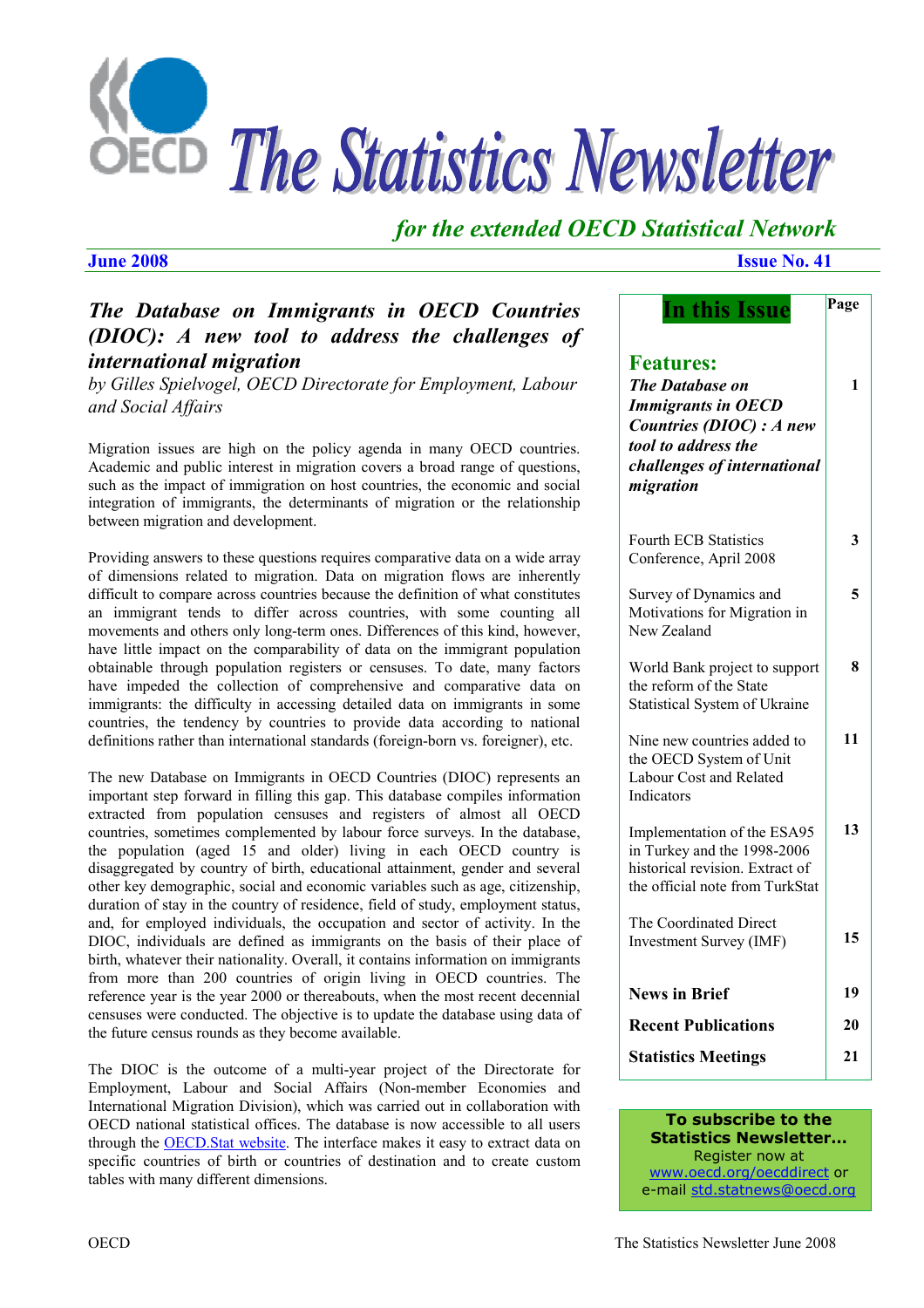The recent publication *A Profile of Immigrant Populations in the 21st Century: Data from OECD Countries* (OECD 2008) presents a digest of the new information available in the DIOC. Synthetic tables, charts and maps give a preview of the richness of the data. Several thematic chapters discuss key cross-country differences and offer short analyses of specific issues, such as the gender dimension of the "brain drain", the international migration of health professionals or the role of lowskilled foreign-born workers in the service sector. An introductory chapter provides an overview of the data available and presents a picture of international migration to the OECD area from four regions (Africa, Asia, Latin America and OECD countries themselves). The book also contains an appendix documenting the sources and methods used to compile the DIOC, including detailed information on the coverage, classifications and definitions of the variables.

The database is of interest to policy makers, researchers, students, journalists and anyone interested in obtaining comprehensive and comparative information on immigrants in OECD countries. The DIOC makes it possible to compare demographic characteristics and labour market outcomes of immigrants for specific country of birth across OECD countries. Even at highly aggregated levels, the data yield a number of interesting findings, some of which challenge the prevailing wisdom.

- On average, 7.5% of the total population in OECD countries was foreign-born circa 2000 (about 9% of people aged 15 years old and over). The highest percentages were recorded for Luxembourg (32.6%) followed by Australia (23%) and Switzerland (22.6%). On the other hand, less than 1% of the populations of Korea or Mexico were foreign-born.
- Immigrants in OECD countries consist about equally of men and

women. Overall, 51% of the immigrants in OECD countries are women and this proportion has increased in recent migration flows, notably in countries where family migration is predominant and/or where labour migration plays an important role in addressing needs in the domestic service and long-term care sectors.

- Immigrants tend to be underrepresented among the youngest and oldest age groups. Immigrants are largely concentrated in the 25-64 age group. On average, 13.2% of the foreign-born are between 15 and 24 years old and 13.9% are over 65 years old, compared to 17.9% and 17.1%, respectively, for the native-born. There are, however, important differences by country of origin, due mainly to the history of international migration in each country.
- Immigrants are "more qualified" than the native-born. In the OECD area as a whole, the share of persons with tertiary education is higher for the foreign-born (23.6%) than for the native-born (19.1%). Despite marked differences across countries, this finding holds for most individual OECD countries. Similarly, the share of people with no or low educational attainment is higher for immigrants than for the native-born. In relative terms, the educational attainment of immigrants in OECD countries is thus well depicted by a Ushaped curve.
- The employment rate of immigrants compares more favourably to that of the nativeborn than commonly thought. On average, 62.3% of immigrants between 15 and 64 years old in OECD countries are employed, compared to 66% of the native-born. The difference between the two groups is even lower for women. Unemployment among

immigrants, however, remains relatively high, notably in some European countries, and the labour market outcomes of recent immigrants are generally not so positive. Finally, there are major differences in terms of labour market performance by country of origin and education level. Highly-skilled immigrants tend to have less favourable results on the labour market than low-skilled migrants in relative terms vis-à-vis the native-born. The employment gap between the foreign-born and the nativeborn persists, and indeed increases, in nearly all OECD countries, with the level of education. Furthermore, in almost all OECD countries, immigrants are more likely to be "overqualified" (i.e. working in jobs/occupations which require lower qualifications than they possess) than persons born in the country. This is due notably to problems of transferability of human and social capital and to lack of host-country language proficiency.

- There are more Latin American immigrants (19 million) in the OECD than Asian immigrants (16 million). Circa 2000, Mexico is the single most important origin country, with about 8.4 million persons born in Mexico living in other OECD countries (99% in the United States). The United Kingdom and Germany rank second and third with respectively 3 million and 2.4 million immigrants in other OECD countries. The main non-OECD countries in terms of importance are China and India (ranked 7th and 8th, respectively with about 2 million migrants each.
- Non-OECD immigrants in the OECD represent a marginal share of the population of their origin countries. In 2000, there were about 57 million persons born in non-OECD countries living in the OECD area. They represented about 5% of the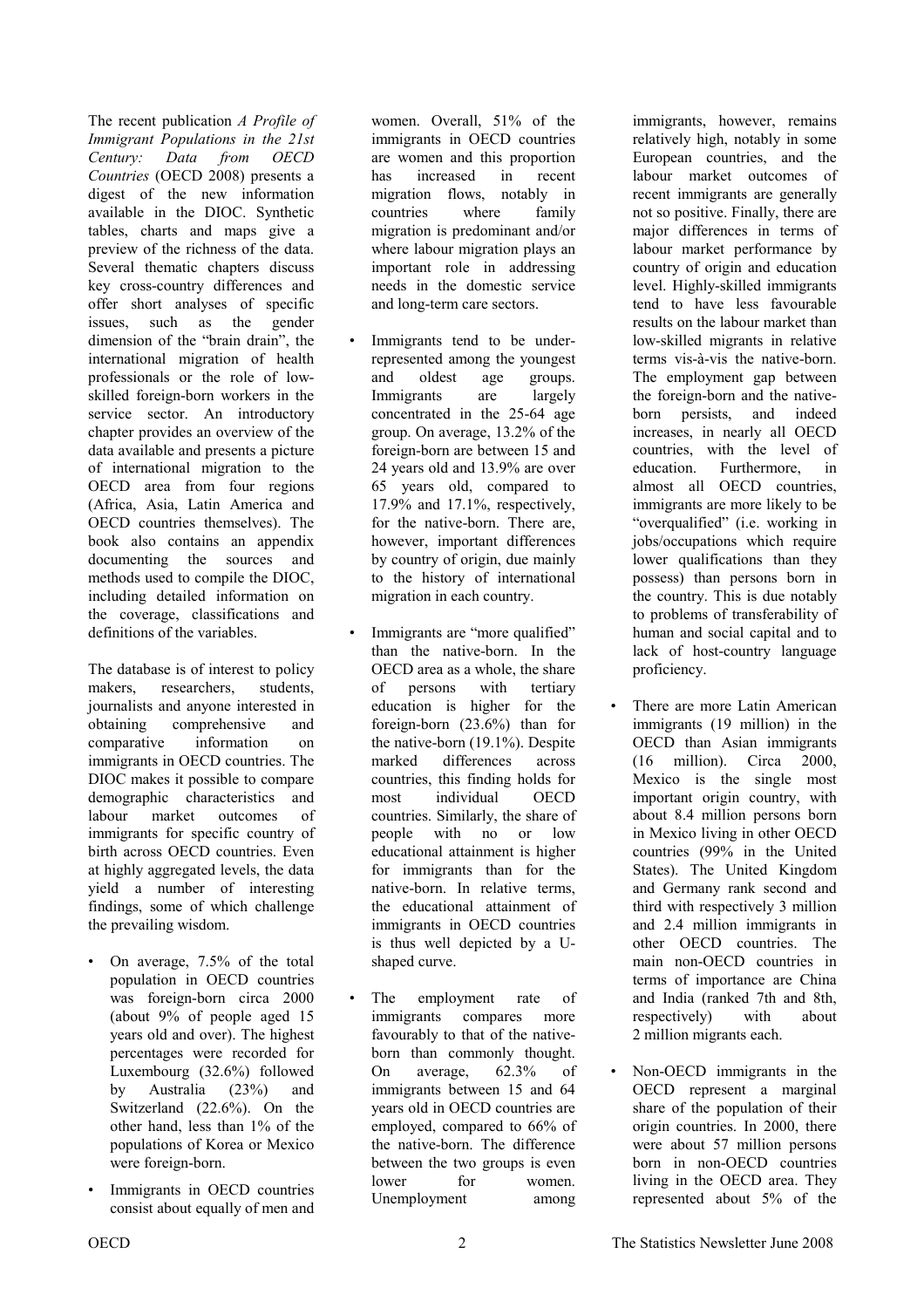<span id="page-2-0"></span>total OECD population but no more than  $1.1\%$  of the population of their countries of origin. This proportion is even lower for India, China, Indonesia, Russia, Nigeria or Brazil, where less than 0.5% of the population has emigrated to the OECD. It reaches, however, 25% in Cape Verde, 20% in Albania, 13% in Lebanon and even higher figures in some of the small island states.

- The brain drain hits mainly small African and Caribbean countries. There is no generalised brain drain from developing countries to the OECD. The emigration rate of people holding a tertiary degree is generally low (i.e. less than few percentage points) in most large countries such as Brazil, Indonesia, Bangladesh, India and China. However, there are exceptions: a number of smaller countries – some of which are islands such as Jamaica, Haiti, Trinidad and Tobago, Mauritius and Fiji – have more than 40% of their highly-skilled population resident abroad, and sometimes as much as 80%.
- Comparing male and female highly-skilled emigration rates shows that women are proportionately more likely to emigrate to the OECD. This is true globally, as the average emigration rate of tertiaryeducated women is 17.6% compared to 13.1% for men, but it also holds for almost all origin countries.

The webpage provides all relevant information on the new Database on Immigrants in OECD countries and the links to get access to the data: <www.oecd.org/els/migration/DIOC>

Contact: Jean-Christophe Dumont, tel. + 33 1 45 24 92 43 – [jean](mailto:jean-christophe.dumont@oecd.org)[christophe.dumont@oecd.org](mailto:jean-christophe.dumont@oecd.org) or Gilles Spielvogel, tel. +33 1 45 24 99 61 or gilles.spielvogel@oecd.org

---

### *Fourth ECB Statistics Conference, Frankfurt, 24-25 April 2008 Richard Walton, DG-Statistics, European Central Bank*

The Fourth European Central Bank (ECB) Statistics Conference continued a tradition of dialogue between compilers and users of statistics, including policy-makers, analysts, the media and the financial industry. There were four sessions, including a session jointly organised by the ECB's Directorate of General-Statistics and Eurostat.

The theme of this Conference was the development of a strategic vision for euro area statistics, to address the statistical challenges and opportunities in the next 10 years. This envisages even more intensive cooperation, not only among the statistics departments of the national central banks (NCBs) and the ECB, but also between those departments and external parties such as statistical institutes, supervisors and the financial industry. The gains resulting from these synergies will then be used to close some of the gaps still remaining in euro area statistics and to improve market transparency as regards to the issues that have come to the fore in the ongoing financial turmoil. The aim of the Conference was also to provide a forum to discuss and agree on the opportunities offered to develop and communicate financial, monetary and economic statistics.

The conference discussed the following themes:

- I. The role of harmonised monetary, financial and economic statistics in monetary and other economic policies.
- II. Future directions for the collection and compilation of statistics.
- III. Future co-ordination and collaboration strategies in the area of statistics.

IV. How best to communicate European economic and financial statistics

The Conference was opened by Jean-Claude Trichet, President of the ECB. In his opening address, *A strategic vision of Euro Area Statistics: the ECB View*, he referred to three themes:

- 1. Recent enhancements in euro area statistics (an updated overview of all available ECB statistics has recently been published; see [http://www.ecb.europa.eu/pub/ht](http://www.ecb.europa.eu/pub/html/index.en.html) [ml/index.en.html\)](http://www.ecb.europa.eu/pub/html/index.en.html) from the ECB policy-maker's perspective;)
- 2. The importance of an appropriate communication of statistics; and,
- 3. The strategy for the further development of euro area statistics.

When reviewing the first theme, Jean-Claude Trichet recalled the paramount importance of reliable and timely euro area economic, financial and monetary statistics for the ECB's decision-making.

Under the second theme, the ECB President stressed that communication with the general public and financial markets was crucial for any central bank, because it can help to enhance the effectiveness of monetary policy. Statistics play a particularly important role in this regard. In the third theme on the strategy for further development of euro area statistics, product and process innovations were set out.

Joaquín Almunia, the EU's Commissioner for Economic and Monetary Affairs, reviewed future challenges in the area of economic statistics, in the measurement of economic activity: intangibles; sustainability, in relation to public finances and resource depletion; indicators which complement GDP; structural indicators for employment, research and social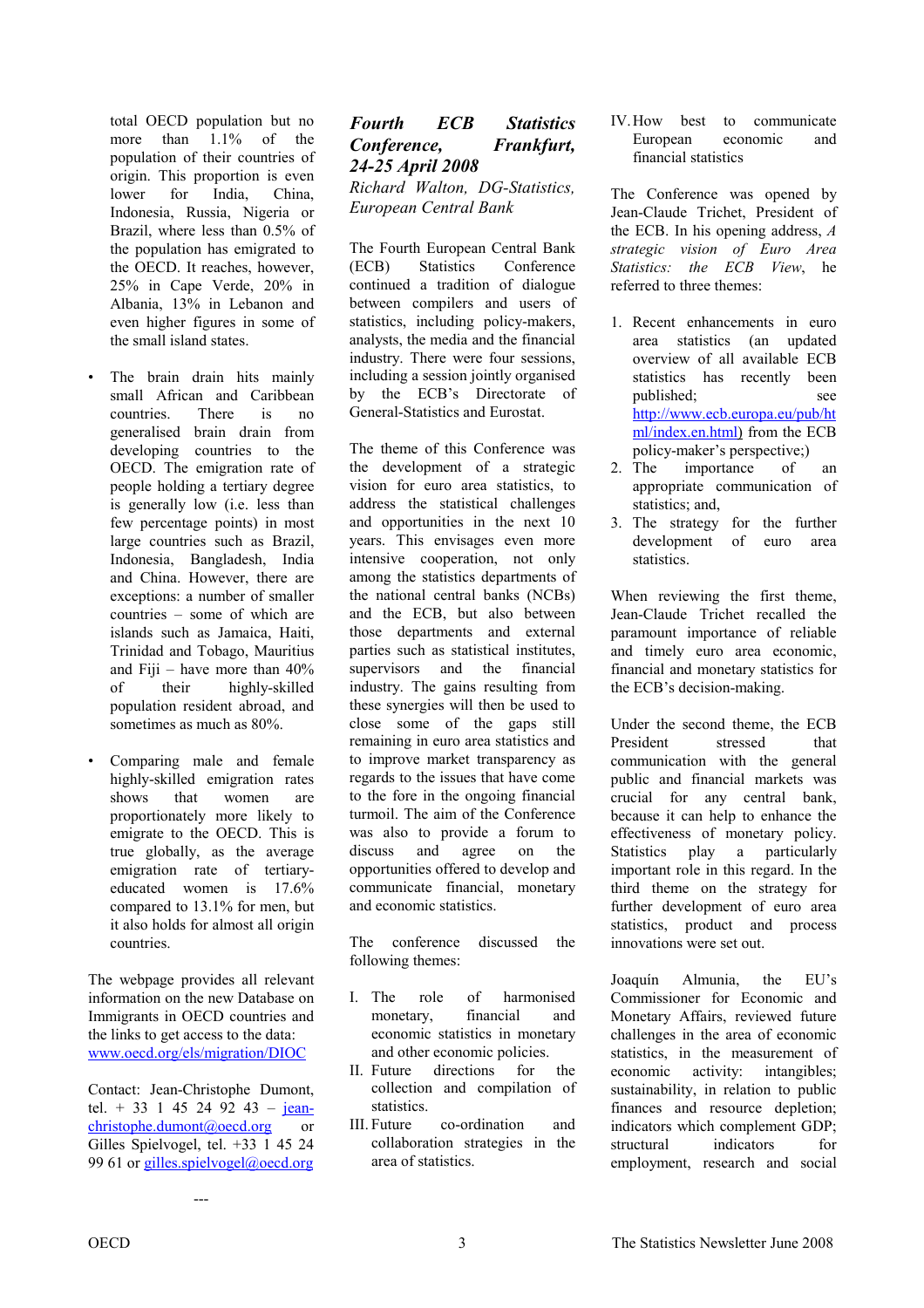

cohesion that measure our progress towards the goals of the Lisbon Strategy for Growth and Jobs; and indicators to monitor the EU's Sustainable Development Strategy.

Jürgen Stark, the Member of the ECB's Executive Board responsible for monetary policy, reflected on *The contribution of monetary and financial statistics to the conduct of monetary policy*. He highlighted a number of important statistical requirements for the effective conduct of monetary policy, focusing in particular on the ECB's monetary analysis. Consistency of the monetary data with other sources of relevant data facilitates the cross-checking of monetary

analysis with economic analysis (e.g. in the context of the euro area accounts).

The theme *Future directions for the collection and compilation of statistics* discussed generally agreed principles for the efficient production of statistics. Klaus Liebscher, Governor of the Oesterreichische Nationalbank, noted that new financial products and markets are developing with a speed unseen before; cross-country financial flows are booming; and, financial globalisation and integration are gaining in speed. Policy makers need timely statistics on these new financial phenomena. Important statistical gaps with

respect of the measurement of credit risk, of securitisations, of contingent credit exposures and of harmonised data on housing markets were noted.

#### **Working together works**

*"Coming together is a beginning. Keeping together is progress. Working together is success"* Henry Ford. The joint ECB/European Commission (Eurostat) Session, Future coordination and collaboration strategies in the area of statistics, was opened by Walter Radermacher, President of the German Federal Statistical Office, focusing on the role of networks and competence centres in the development, production and dissemination of statistics. The paper developed themes around the "European Centres and Networks of Excellence" and the work-sharing model which had been introduced in the area of data processing within the German statistical system.

In reviewing the European model of co-operation (ESSnet), Mr. Radermacher showed how ideas had evolved on centres and networks of excellence in which small groups of experts from several member states work on projects



**Chart 1 HICP:** 



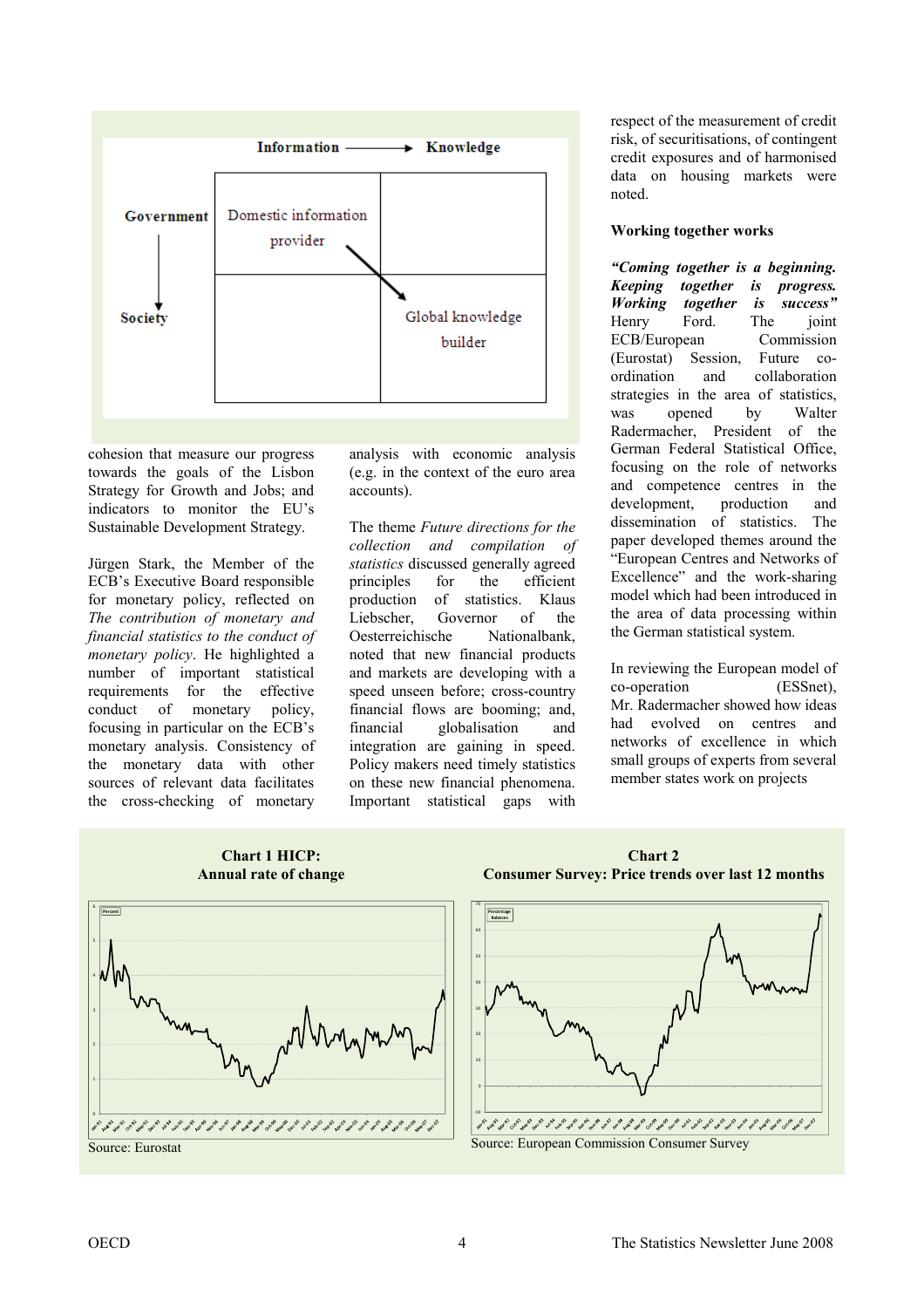<span id="page-4-0"></span>that benefit the whole system. The presentation by João Cadete de Matos (Head of the Statistics Department, Banco de Portugal) on Central banks and statistical offices: avenues for further cooperation stressed that institutional cooperation, both at national and international level fosters the efficient use of resources in the compilation and dissemination of statistics.

The discussant Heli Jeskanen-Sundström, Director General of Statistics Finland and co-chair of the European Statistical System Task Force on Statistical Challenges, provided her views on the future collaboration between the European Statistical System (composed of Eurostat and National Statistical Institutes) and the European System of Central Banks (the ECB and the EU NCBs), recognising similarities in priorities and in the importance attached to credibility and integrity.

#### **The medium is the message**

Steven Keuning, Director General of Statistics at the ECB, introduced a thought-provoking session on Communication of statistics, quoting from Marshall McLuhan's iconic book, *The Medium is the Message: An Inventory of Effects*. Enrico Giovannini, the OECD Chief Statistician in *The role of communication in transforming statistics into knowledge*, discussed the context of the development of Web  $2.0 - a$  market place where people meet, learn and interact – and other Information and Communication Technologies (ICT) in which communication was not just an appendix of the core business of data production, but a key function which could determine the success or failure of an official data provider.

What if we do nothing? Are we as statisticians out of business in ten years? Being cool is to be able to find interesting information. However, interesting does not always mean true! The OECD

believes that statistical data providers need to evolve from "information providers" to "knowledge builders".

Inna Steinbuka from Eurostat touched on the hot topic of perceptions of the official price statistics, see Charts 1 and 2: How to narrow the gap between actual and perceived inflation? Inna argued that public trust in official inflation statistics should be strengthened, while also continuing to improve the quality of HICP statistical information and the effective communication with consumers.

Patrick Lane ("The Economist") first awarded the acronym of the year to the FROOPP (a prize for the first correct answer) and remained confident that, despite the efforts of statisticians to improve communication tools, print media will always be needed. Users simply do not have time to interpret all the numbers. On the other hand, the media will also always need statistics to convey their message (at least to use its decorative function and put a chart on a page to attract the reader's attention).

Evan Davis, from BBC Radio 4's "Today" programme, stressed the importance of trust which goes with true independence and selling the objective story. "Tell people what you are doing, why you are doing it and if there are suspicions, try to understand why people think as they do and do not be too defensive.' The public, said Evan, associates independent statisticians with the Authorities who are not independent.

In his concluding remarks to the Conference, José Manuel González-Páramo, the Member of the ECB's Executive Board responsible for statistics, dealt with:

• Globalisation and a need for comparable key macroeconomic statistics among major economic areas and also world-wide aggregates with regional breakdowns including the requirement to have quarterly world GDP statistics at a timeliness of 60 days;

- The IT revolution and promising new procedures like microdatabases and by way of example, the Centralised Securities Database, a reference micro-database for individual securities currently under development by the European System of Central Banks; and,
- The statistical response burden on reporting agents.

In view of the strategic relevance of issues discussed in this Conference, the ECB will soon publish the proceedings of this event. In the meantime, all contributions are available on the ECB website under [http://www.ecb.europa.eu/events/co](http://www.ecb.europa.eu/events/conferences/html/eastats4.en.html) nferences/html/eastats4.en.html

#### *Survey of Dynamics and Motivations for Migration in New Zealand Kirsten Nissen,*

----

*Statistics New Zealand* 

#### **Background**

New Zealand has lacked satisfactory information sources to analyse and interpret motivating factors behind internal migration flows. While some limited measures of people's moves are available, there has been almost no information on the motivations behind people's decisions to move, except for a few localised surveys.

In the March 2007 quarter, Statistics New Zealand undertook the first nationwide Survey of Dynamics and Motivations for Migration in New Zealand (DMM). The survey, which was run as a supplement to the quarterly Household Labour Force Survey, investigated what motivated some people to move from one place of residence to another, and,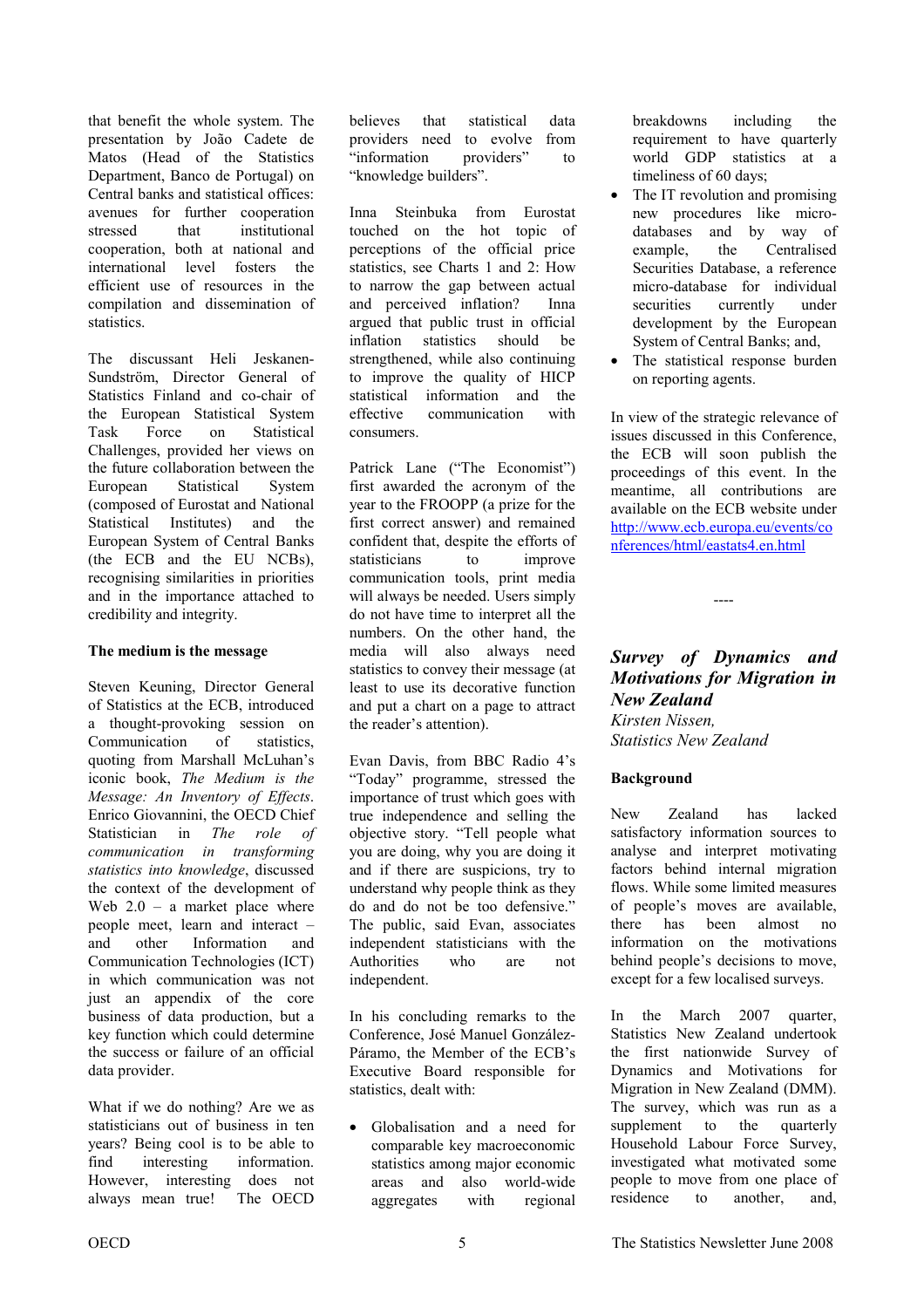conversely, what motivated people to stay where they were. Migration may involve a local move, a move from one part of New Zealand to another or, indeed, to and from New Zealand.

The factors that predispose people to move, and eventually trigger the decision to shift from one residential location to another, are many and varied. Notwithstanding the complexity of the migration decision process, the mix of factors involved is of sufficient importance to rank as a key social indicator of wellbeing for one area relative to another at a range of geographic scales. The development of the DMM survey and subsequent research has taken advantage of recent methodological and theoretical work done internationally, notably in the US and Scandinavia, and is specifically tailored to address local strategic policy needs.

A key outcome of this project is a deeper understanding of the context of existing population movement. Information on the motivations for internal migration is of interest when informing government policy on regional development and sustainability. In particular, any variability of this information with respect to demographic characteristics and geographic detail will be fundamental to any sound policy debate on regional development. Understanding who moves and why they move, and how this relates to where they move to, are fundamental to policy debates on regional development.

#### **Overview of survey content**

The five-yearly New Zealand Census of Population and Dwellings provides valuable information on one measure of internal migration. A question on usual residence five years ago has been included in the New Zealand censuses since 1971. However, census data do not include information about when the most recent move occurred, number of moves, and the reasons why people are moving or not moving. The DMM survey allows analysis of internal migration as described by:

- usual residence information at last move (within last two years) and at time of interview;
- length of stay at current and previous residence;
- number of homes in the last 10 years;
- current living arrangement compared with arrangement at time of move;
- employment and occupation status at time of move;
- annual income and change in income compared with before the move;
- reasons for moving from and to a residence;
- reasons for not moving;
- reasons for moving to New Zealand;
- length of stay in previous country, date of arrival and address of first settlement in New Zealand;
- satisfaction ratings on outcome of move;
- intentions to move, including destination, time and reasons.

#### **Survey response**

From a sample of around 15,000 households on a statistically representative basis from rural and urban areas throughout New Zealand, the DMM survey received a sample of 23,465 individual responses. Weights were assigned to individual responses depending on age, sex and region to reflect the March 2007 quarter resident estimates for the adult population in permanent private dwellings.

There were an estimated 829,500 people who had moved at least once between the March 2005 and March 2007 quarters, which were 26 percent of the total estimated survey population (3,213,800). The majority of the population, 70 percent (2,264,700), had stayed at the same usual address and the remaining 4 percent (119,600) had moved to New Zealand from overseas during the two-year period.

#### **Classification of reasons for moving and not moving**

People's motivations and reasons for moving or not moving are varied, sometimes complex, and often best described as a series of responses. Since classifications of reasons did not exist, an initial draft classification was developed as a starting point, based largely on Scandinavian research. The use of open-ended questions for the reasons enabled the simultaneous development of this set of classification categories to best reflect individual responses. Interviewers were required to record the individual responses verbatim and were not given the task of having to fit the sometimes prolix responses into a fixed set of response categories.

The responses were then coded by a dedicated coding team. Interpretation and coding of the text responses were resource intensive, but reasons were described appropriately and with minimum information loss. The classification of reasons for moving is a threelevel hierarchical classification. At the highest level reasons for moving are classified in the following categories: social, education, employment, economic, housing, environment, and other.

#### **Mobility of the New Zealand urban and rural populations**

New Zealand is a highly urbanised country and furthermore has a highly mobile population. Nearly all of the New Zealand population lives in urban areas (86 percent at the 2006 Census of Population and Dwellings), or in centres with populations of 1,000 or more, with almost three quarters of the population (72 percent) living in centres with populations of 30,000 or more (main urban areas).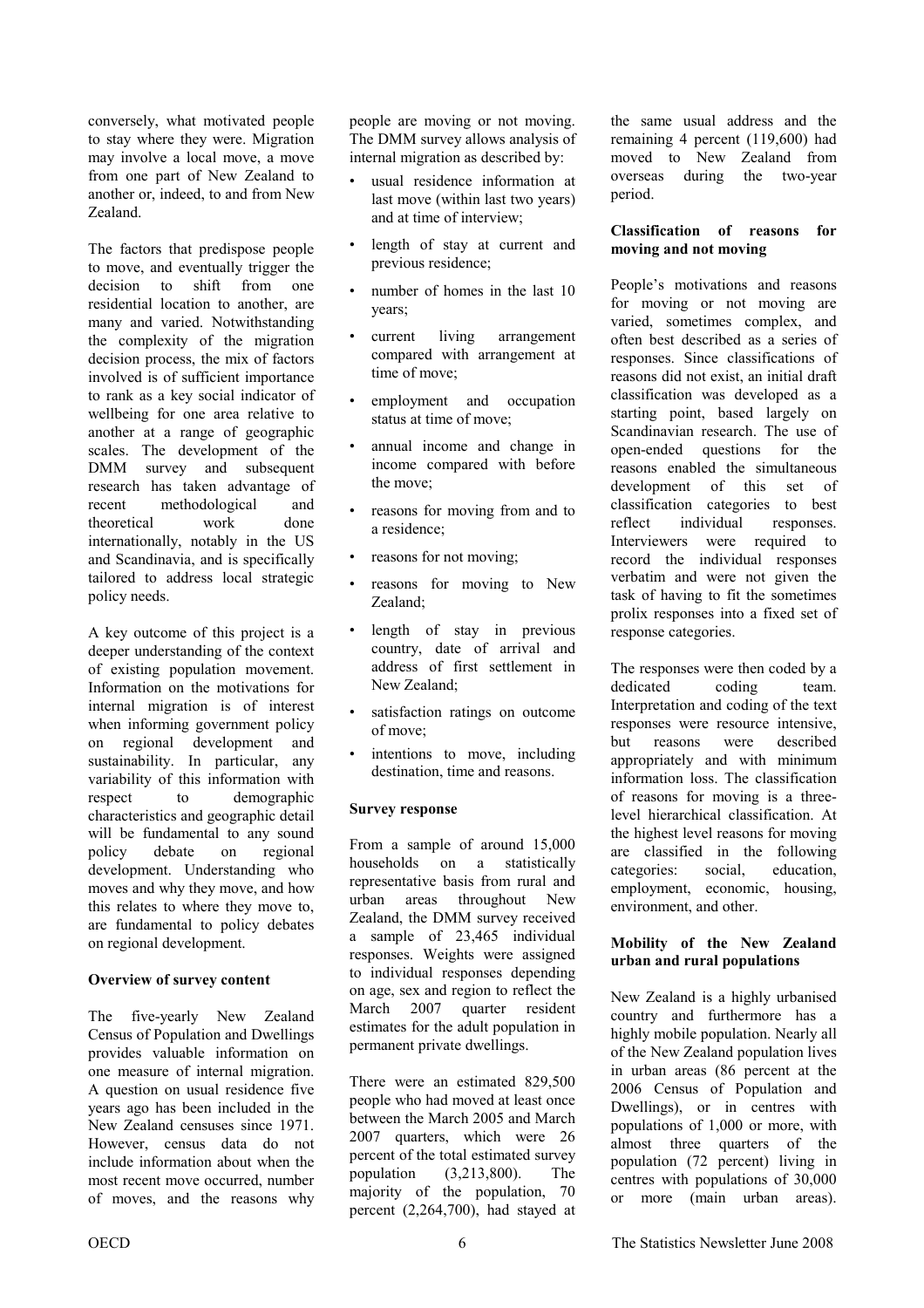**Main reasons for moving from previous residence** 

**Main reasons for moving to current residence** 



Increasingly, people have a different residence compared with that measured five years ago at the previous census. At the 2006 Census, 49 percent of the resident population, who were resident in NZ at the previous census, were living at the same residence, but the remaining (51 percent) were living at a different residence from five years previously. A quarter of a century ago, 43 percent of the population aged five years and over had changed residence within New Zealand at least once between the 1976 and 1981 Censuses.

As estimated by the DMM survey, 30 percent of the urban population and just 22 percent of the rural population had moved within New Zealand or from overseas between 2005 and 2007. Among the population who have moved within New Zealand in that two-year period, the majority moved within urban areas (85 percent), and only a small proportion of moves were within rural areas, from urban to rural, and from rural to urban areas (5 percent each).

#### **Reasons for moving residence**

The event of moving involves a decision-making process that includes reasons for moving from the previous residence and also reasons for choosing to live at the current residence. These two types of reasons describe the factors that drive people away from residences and the factors that attract people to new residences.

People moving within rural areas moved from their homes mainly for employment reasons, primarily for better employment opportunities or to start a new job. This was followed by economic reasons such as having purchased or built a dwelling, or sold a dwelling. Moves within urban areas were mainly for the same economic reasons, but setting up home independently or moving with other people who were also moving were important social reasons for moving from a previous residence. A move from a rural to an urban area was also mostly driven by economic and employment reasons, but educationrelated reasons such as moving for your own or other's education became an important driving factor. In contrast, when people chose to move from an urban residence to a rural residence, it was frequently environmental factors prompting the move, such as not being satisfied with previous lifestyle.

It would be reasonable to assume that the factors that drive people away from a residence would influence their decision in choosing another residence. However, examining the reasons for moving to a residence reveals a distribution of preferred reasons different to the reasons for moving from a residence. Generally, people chose to move to their current residences

for environment, employment and social reasons.

People who moved from an urban residence chose a rural residence mostly for employment reasons. Environment reasons, especially lifestyle reasons, were also important. Conversely, when moving from a rural residence, an urban residence was mainly chosen for environment reasons because moving to a place with better services and facilities was important. Moves within urban areas involved choice of a residence that provided proximity to services and facilities, but also a residence in a more suitable suburb or town, and a better natural environment. In contrast, moves within rural areas resulted in choosing a residence that enabled better employment opportunities or to start a new job. Social reasons were also important such as to live closer to others.

The ranking of motivations for having chosen the current residence depends on a range of characteristics of the movers such as age, occupation and income. As an example, among movers within urban areas, from urban to rural areas, or from rural to urban areas, and aged 40 years and over, environment reasons were the preferred motives for choosing the current residence. The largest proportion of those moving within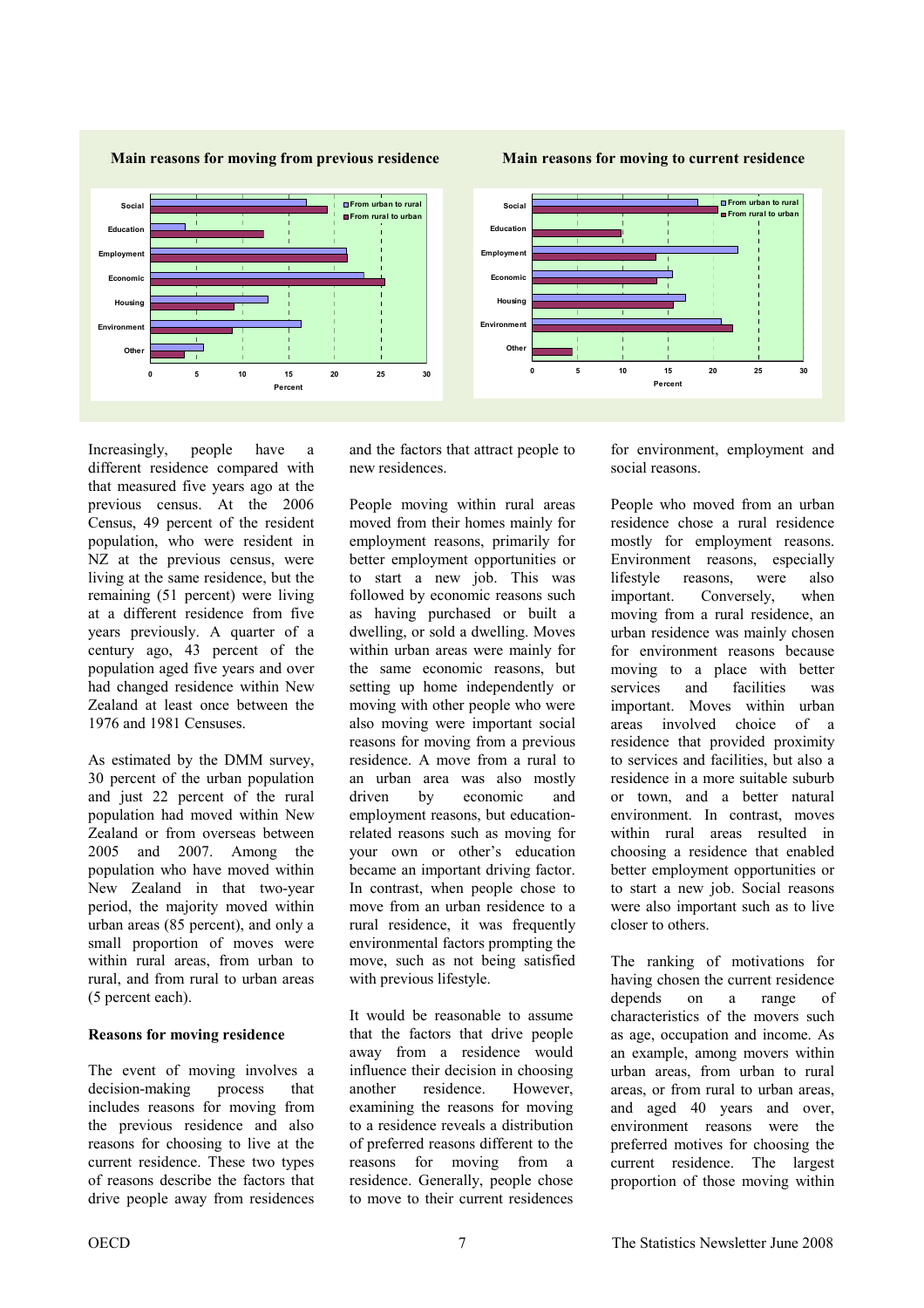<span id="page-7-0"></span>

| Type of move                                                                                       |                                                | Main reason for moving from previous residence | Main reason for moving to current residence            |                                           |  |
|----------------------------------------------------------------------------------------------------|------------------------------------------------|------------------------------------------------|--------------------------------------------------------|-------------------------------------------|--|
|                                                                                                    | Most common                                    | Second most common                             | Most common                                            | Second most common                        |  |
| Within urban areas<br>From urban to rural areas<br>Within rural areas<br>From rural to urban areas | Economic<br>Economic<br>Employment<br>Economic | Social<br>Employment<br>Economic<br>Employment | Environment<br>Employment<br>Employment<br>Environment | Social<br>Environment<br>Social<br>Social |  |

#### **Summary of reasons for moving**

#### **Most frequent main reason for moving to current residence by age**

| Type of move                                                                                       | Age group (years)                            |                                                            |                                                 |                                                                |                                                                                    |             |                                         |
|----------------------------------------------------------------------------------------------------|----------------------------------------------|------------------------------------------------------------|-------------------------------------------------|----------------------------------------------------------------|------------------------------------------------------------------------------------|-------------|-----------------------------------------|
|                                                                                                    | Under 20                                     | $20 - 29$                                                  | 30-39                                           | 40-49                                                          | 50-59                                                                              | 60-69       | 70+                                     |
| Within urban areas<br>From urban to rural areas<br>Within rural areas<br>From rural to urban areas | Social<br>Social<br>$\overline{\phantom{0}}$ | Social<br>Employment<br>$\overline{\phantom{a}}$<br>Social | Economic<br>Housing<br>Employment<br>Employment | <b>Environment</b><br>Environment<br>Employment<br>Environment | Environment<br>Environment<br>$\overline{\phantom{a}}$<br>$\overline{\phantom{a}}$ | Environment | Environment<br>$\overline{\phantom{0}}$ |

Symbol: - not available due to high sample errors for the category

rural areas, or from rural to urban areas, were agricultural (or fishery) workers who, when seeking better employment opportunities, would often be forced to move. This is particularly important for movers from residences in rural areas aged between 30–49 years. Social reasons for choosing the current residence were typical among the younger ages (under 20 years), who mostly moved to live with family or moved with parent(s).

#### **Satisfaction rating of outcome of move**

Respondents were asked to rate their satisfaction with their move. Their self-perception of the change in standard of living between their current residence and their previous residence was rated on a scale of five categories ranging from very satisfied to very dissatisfied. About one third of movers from rural to urban areas were satisfied or very satisfied with their current standard of living compared with the previous residence. However, close to one half of movers within rural areas, from urban to rural areas, or within urban areas, provided the same rating. The outcome of the move was also measured with

respect to ratings of social life, employment opportunities, housing and environment, as well as an overall rating, at the current residence in comparison with the previous residence.

#### **Further information**

This article gives a brief insight into the survey results and available information. For the first set of results and for more technical information please refer to the survey website [\(http://www.stats.govt.nz/products](http://www.stats.govt.nz/products-and-services/info-releases/survey-dynamics-motivations-migration-new-zealand.htm)and-services/info-releases/surveydynamics-motivations-migration[new-zealand.htm\).](http://www.stats.govt.nz/products-and-services/info-releases/survey-dynamics-motivations-migration-new-zealand.htm) Further analysis of results will be published in a topic based report, *Internal Migration*, on the Statistics New Zealand website on 24 June 2008 [\(www.stats.govt.nz\)](www.stats.govt.nz).

For technical information contact: Kirsten Nissen, Christchurch +64 3 964 8700, Email: <demography@stats.govt.nz>

*----* 

### *World Bank Project to Support the Reform of the State Statistical System of Ukraine*

*Kateryna Shyshkina, Deputy Chair, SSCU* 

#### **Background**

The State Statistics Committee of Ukraine (SSCU) is a central government executive authority responsible for development and implementation of government policy in Ukraine in the area of statistics. Since the transition to a market economy during which the need for reform of the statistical system from one that served the needs of a centrally planned economy to one which meets the needs of a democratic society and market economy, it has been highlighted that the SSCU needs to perform a number of important activities aimed at the modernisation of Ukrainian statistics. From the very beginning, the development of Ukrainian statistics has been aimed at the introduction and adaptation of international statistical standards into national practice. The process of statistical reform started in 1992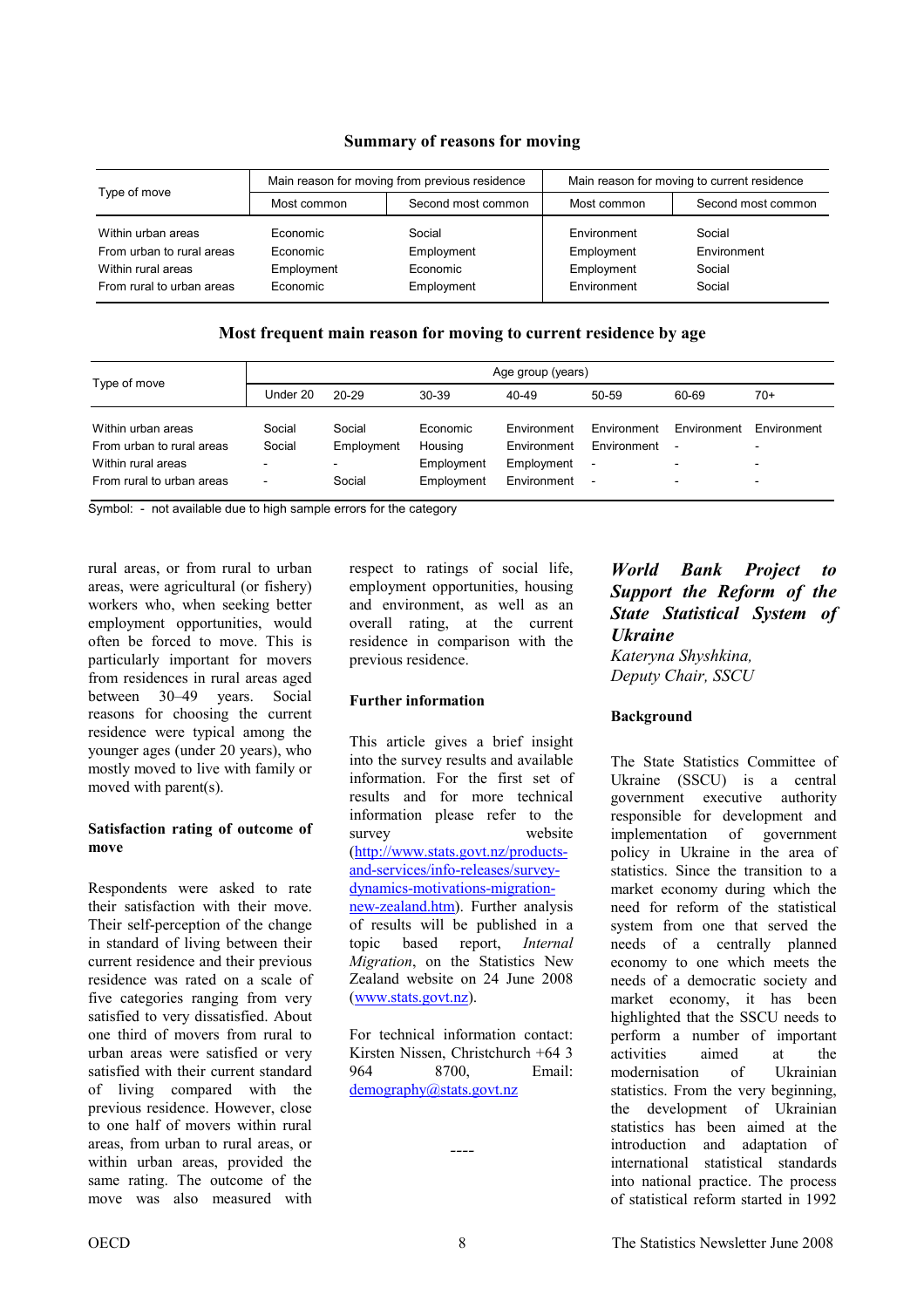and is being implemented in stages through the fulfilment of multiannual integrated statistical programmes.

The first statistics reform programme, "The Government Program for Transition to International System of Accounting and Statistics", covered the period 1993-1997 and was characterised by a concentration of resources in key statistical areas. These included the set-up of a business register and basis of a system of national classifications, introduction of basic elements of National Accounts Balance of Payments and labour market statistics, as well as improvements to some other statistics. The second program of statistical reforms, 1998-2003, led to the further improvement of state statistics through a more focused program responsive to the demands of all users; domestic and international. Implementation of the program created a statistical system adapted to market conditions and international standards, and its success was demonstrated by the Ukraine's subscription to the SDDS. The third development programme, 2003-2008, was aimed at the comprehensive reform of national statistics by introducing new data collection, processing and dissemination methods that follow international and European statistical standards.

Considering the limited Government resources to cover comprehensive organisational reform, staff training at all levels, and the introduction of new data collection mechanisms and modern communication and information technology, the Government of Ukraine with the support of the World Bank initiated the preparation of the "Development of the State Statistics System for Monitoring the Social and Economic Transformation Project" to be implemented with the financial support of the World Bank.

#### **Development of the State Statistics System for monitoring the social and economic transformation project: goal, objectives and components**

The project aimed at supporting systematic changes in the area of state statistics, improvement of key areas, and strengthening of informational support to government authorities and the public on economic and social development in the Ukraine. This project has been prepared by the State Statistics Committee of Ukraine (SSCU), as a central agency responsible for the general project implementation, together with other beneficiary agencies (Ministry of Finance, Ministry of Economy and the National Bank of Ukraine) in close cooperation with the World Bank and is based on the outcomes of previous development programmes.

In March 2004 the World Bank Directors Board approved a 32 million USD loan to implement the project. The Loan Agreement between the IBRD and Ukraine to implement the five-year project was signed in July 2004 and implementation of the project commenced in June 2005 after ratification of the Loan Agreement by the Ukraine Parliament. The project completion date is December 2009.

### *The project goal*

The project's goal is to set-up a stable state statistical system in the Ukraine. This will be done through complex system reform to better meet the needs of the government authorities and other users through objective statistical data on social and economic development in the country, regions, oblasts (an administrative and territorial division in some republics of the former Soviet Union) and sectors of economy.

#### *The main project objectives*

- To introduce international and, first of all, European standards in the field of statistics.
- To enhance the efficiency of state statistical system.
- To improve statistical data coverage, content and quality.
- To satisfy more completely the demands of various user groups in view of the transition to a market economy.
- To ensure information support and facilitate decision process at all government levels.
- To alleviate respondent reporting burden through wider use of sampling surveys, administrative data etc.

The outlined objectives are implemented through the overall reforming of the state statistical system by such directions:

- To improve the organisational structure and management system of the state statistics bodies.
- To strengthen institutional capacity in terms of data collection and processing.
- To improve the system of statistical data dissemination of information taking into account the needs of various user groups.
- To improve the process of statistical data production in all fields of economic and social spheres.
- To improve analytical capacities in using statistical information for decision-making and forecasting of social and economic processes.
- To introduce modern communication and information technology.

#### *Project components*

#### *Organisational development and management*

The implementation of this component will streamline the organisational set-up of the Ukraine State Statistical System, build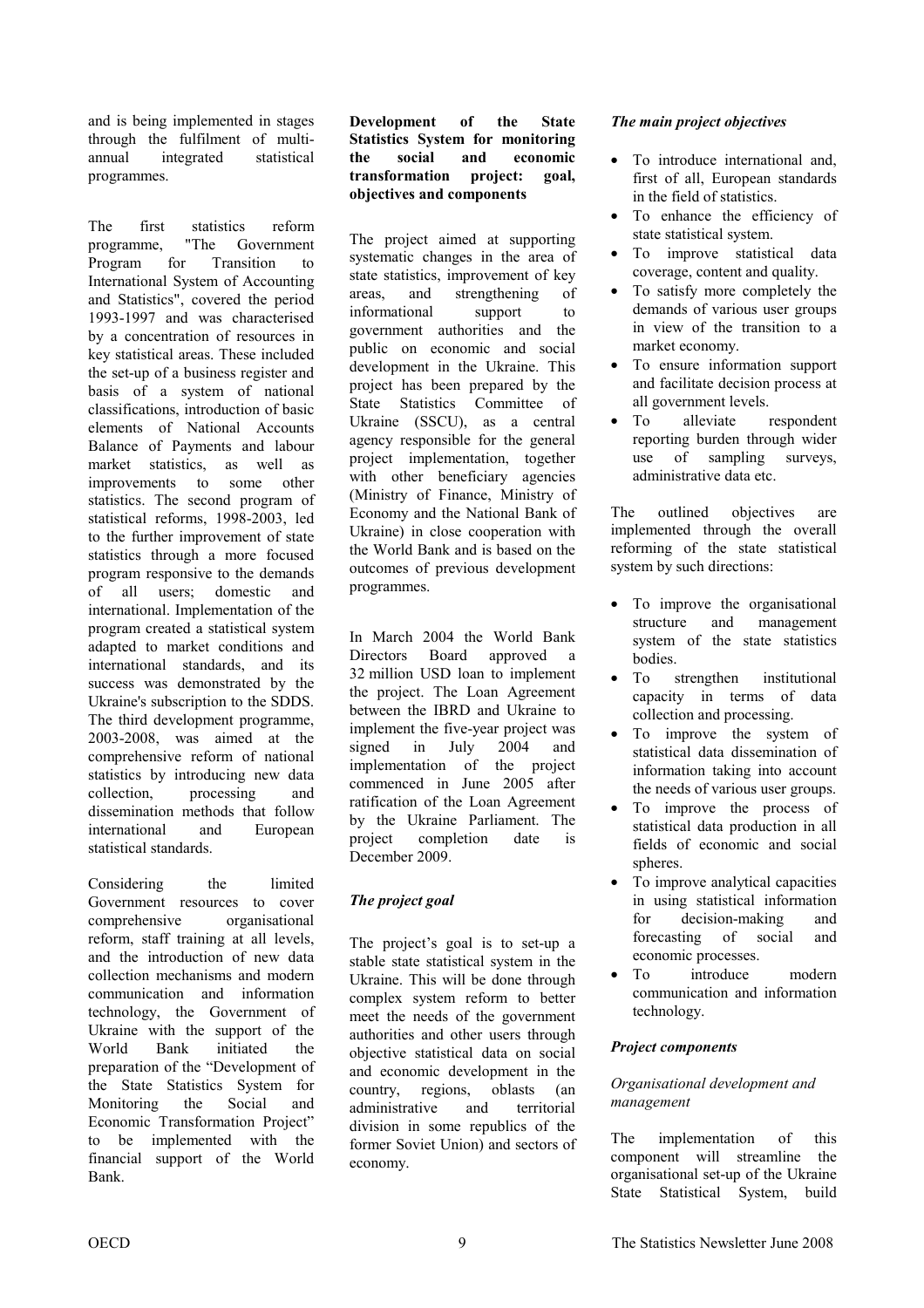Institutional Management Systems, strengthen the system of staff training and re-training, develop improved statistical dissemination methods and a better user education strategy, and improve relations with respondents and data providers.

#### *Statistical infrastructure*

The implementation of this component is aimed at improving the basic elements of the statistical infrastructure, the implementation of a statistical register, the introduction of the unified classification system and the improvement of the legislative base of the state statistical system.

#### *Data development*

The implementation of this component is aimed at improving the quality and timeliness of a number of statistical surveys and outputs in line with international standards, including: household sample surveys; integrated annual enterprise statistics; sub-annual surveys of economic activities; national accounts; price statistics; government finance statistics; money and banking statistics; foreign trade statistics; balance of payments statistics; and, demography and social statistics.

This will be done through the enhancement of source data, improvements in compilation methodology, and the carrying out of selected pilot surveys to test the upgraded and newly introduced surveys.

*Strengthening of information basis for decision making and forecasting in the Ministry of Economy* 

The implementation of the component is aimed at modernising data presentation methods and processing systems used for analytical purposes. These are applied to new short- and mediumterm forecasting models that take into account specific behaviour of economic variables in the transition period. This will provide the

capability to the Ukrainian statistical system to ensure timeliness, consistency, accessibility and quality of statistical data that

### **International Conference on Survey Methods in Multinational, Multiregional, and Multicultural Contexts (3MC)**

### **25-28 June 2008, Berlin Germany**

The 3MC conference presents state-of-the-art research on all aspects of cross-national and crosscultural survey methods related to design, data collection, quality assurance, analysis and archiving. The conference focuses on the methods, tools, strategies and protocols that help maximize comparability across countries, languages and cultures. As a methodology conference for comparative research, 3MC promises to be a landmark.

It will bring together researchers and practitioners from around the globe, representing business, industry, public services such as health and education, academic researchers and public policy makers. 3MC advances the knowledge base needed to attain accurate and comparable data for key areas such as economics, marketing, education, health and the environment.

For more information, see: http://www.3mc2008.de/

contribute to adopting sound decisions on fundamental issues of Ukraine's economic policy by government authorities.

#### *Introduction of modern information and communication technology*

The implementation of the component is aimed at upgrading data collection processing and storage systems and dissemination technologies for statistical outputs; though an improved technical infrastructure. Detailed design for the improved information technology (IT) sector of the State Statistics System is being developed. Introduction of modern software and hardware products will be accompanied by staff training on the application of these technologies to improve the skills and competencies of the staff using and managing computerised systems.

#### *Implementation status*

Currently the project is in the middle of its implementation stage and the relevant activities are being performed within the framework of the project as indicated in previous paragraphs. The works on improvement of methodology and statistics organisation have started and with the consultancy support of experts from a number of statistical institutions of EU-member states as well as other countries the adaptation of national practice to international statistical requirements in different statistical areas is being carried out.

In the framework of works aimed at the improvement of the organisational structure and management system of state statistical bodies as well as procedures for data collection, processing and dissemination, an experiment on the introduction into the Ukraine of a two-level system of statistical data collection, processing and dissemination has been conducted. This has been done through the adaptation of the Statistics Latvia automated information processing system into the local Ukrainian environment. The experiment identified a number of issues to be resolved for complete transition from a threelevel data processing system to a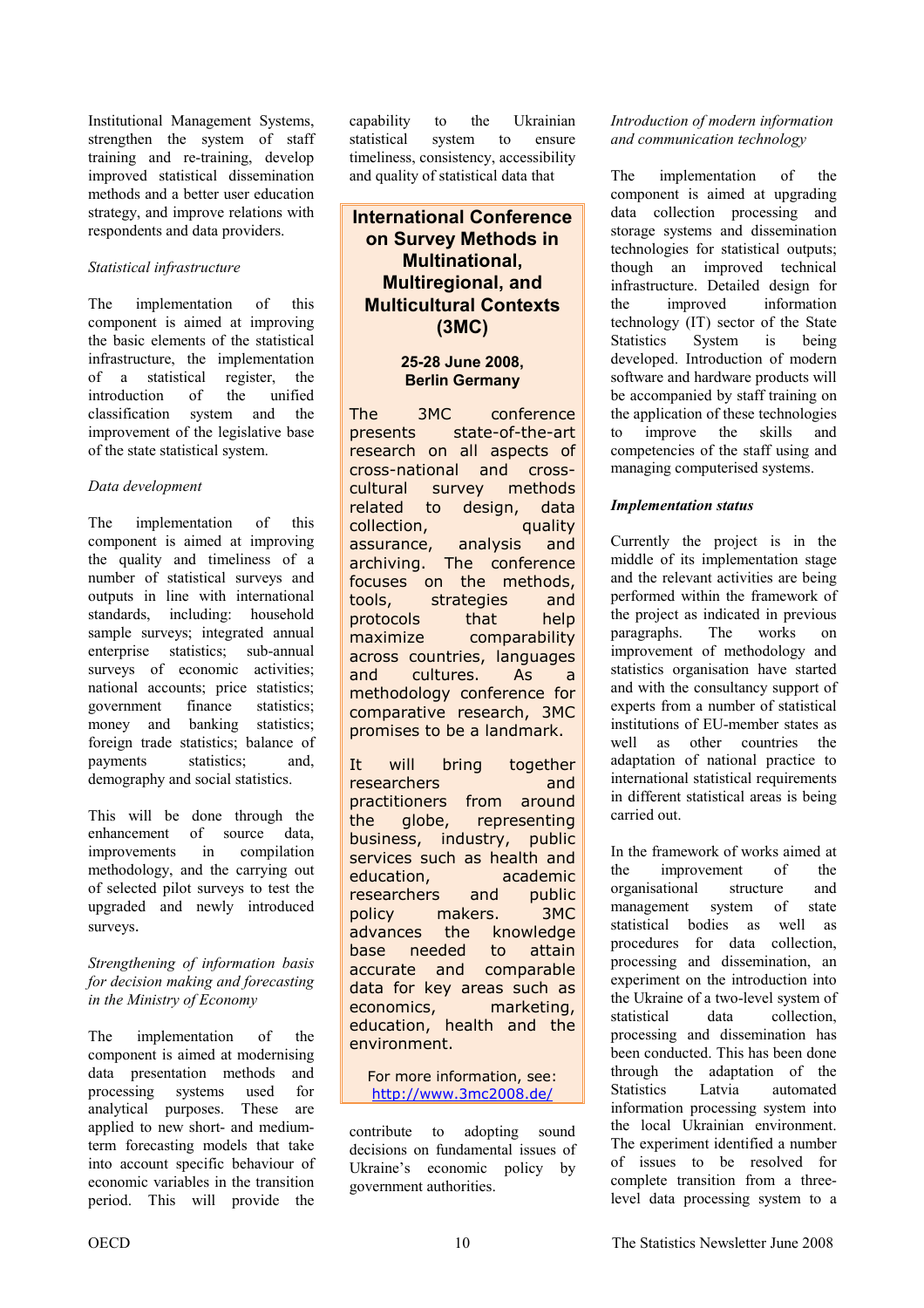<span id="page-10-0"></span>two-level one. Some of the experiment results are used for the design of the integrated data processing system as well as for optimisation of organisational structure of statistical bodies. As a starting point, over the last three years 48 local statistical units have been closed and their functions have been delegated to the regional statistical departments.

The project has supported the largescale equipping of the local and regional statistical offices with computer and polygraph equipment to improve the data processing and dissemination process.

Before very recently, only four SSCU departments used SPSS software for statistics analysis and processing. Under the project a new version of the software has been purchased for wide use at central and regional levels and wide-scale training of the staff of statistical bodies at central and regional levels is under way.

The implementation of the World Bank supported project aimed at supporting the reform of Ukrainian statistical system is being conducted in close co-ordination with SSCU activities; EU Technical Assistance Tacis project; and other cooperation programmes the SSCU takes part in.

*Nine new countries added to the OECD System of Unit Labour Cost and Related Indicators, David Brackfield, OECD* 

----

#### **New data**

As of April 2008 the OECD System of Unit labour Cost and Related Indicators database (referred to as the 'System') now includes nine new non-OECD member countries, namely: Bulgaria, Brazil, Cyprus (see note at end of article), Estonia, Latvia, Lithuania, Malta, Romania,

and Slovenia. [Quarterly unit labour](http://stats.oecd.org/wbos/Index.aspx?DatasetCode=ULC_QUA)  [cost](http://stats.oecd.org/wbos/Index.aspx?DatasetCode=ULC_QUA) indicators are available for all the nine new countries with the exception of Brazil and Malta. [Annual unit labour cost](http://stats.oecd.org/wbos/Index.aspx?DatasetCode=ULC_ANN) and related indicators (e.g. labour productivity, exchange rate adjusted unit labour cost indices, etc) are available for all of the nine new countries. The addition of these new countries has also enabled the compilation and addition to the System of data for the European Union (EU) area total. The combination of these new countries has added in excess of 400 new series to the quarterly database and over 1600 series to the annual database.

#### **European Commission grant**

The addition of these new countries data and related indicators to the System was possible through a grant from the European Commission (EC) to undertake this work. The European Commission grant to the OECD's Statistics Directorate was to enhance the OECD System of Unit Labour Cost and Related Indicators in three main ways:

- Increase the range of competitiveness indicators available in the System to allow deeper economic analysis.
- Increase the country coverage in the OECD System of Unit Labour Cost and Related Indicators to include the eight EU member states that are not part of the OECD, namely: Bulgaria, Cyprus (see note at end of article), Estonia, Latvia, Lithuania, Malta, Romania, and Slovenia.
- Research the possibility of including in the System the five major emerging OECD nonmember economies: Brazil, China, India, the Russian Federation, and South Africa.

The timeframe of the project was from July 2007 to April 2008, and during the course of the period a total of six OECD staff members worked for some part on the project, namely: Richard McKenzie (Principal Administrator), David

Brackfield (Administrator), Frédéric Parrot (Statistician), Alena Brin (Statistician), Elena Tosetto (Statistician), and Zakia Adam (Statistician). On the European Commission side the participants were: Frank Schönborn and Douglas Koszerek.

#### **Annual competitiveness indicators**

The introduction of the new annual competitiveness indicators into the System was completed in late 2007 and resulted in the System offering 11 further competitiveness indicators; in addition to the previous unit labour cost indicators offered. These are:

- exchange rate adjusted unit labour cost;
- labour income share ratio:
- labour productivity per unit labour input;
- labour productivity per employed person;
- labour productivity per hour worked;
- labour compensation per unit labour input;
- labour compensation per employee;
- labour compensation per employee hour worked;
- labour compensation per unit labour input indexes (\$US PPP adjusted);
- labour compensation per employee (\$US PPP adjusted);
- labour compensation per hour (\$US PPP adjusted).

The annual database also offers:

- unit labour cost;
- total labour costs:
- real output:
- nominal output;
- total employment to employees ratio:
	- o total employment; hours worked and persons;
	- o employees; hours worked and persons.

In virtually all cases these measures are available for the thirty OECD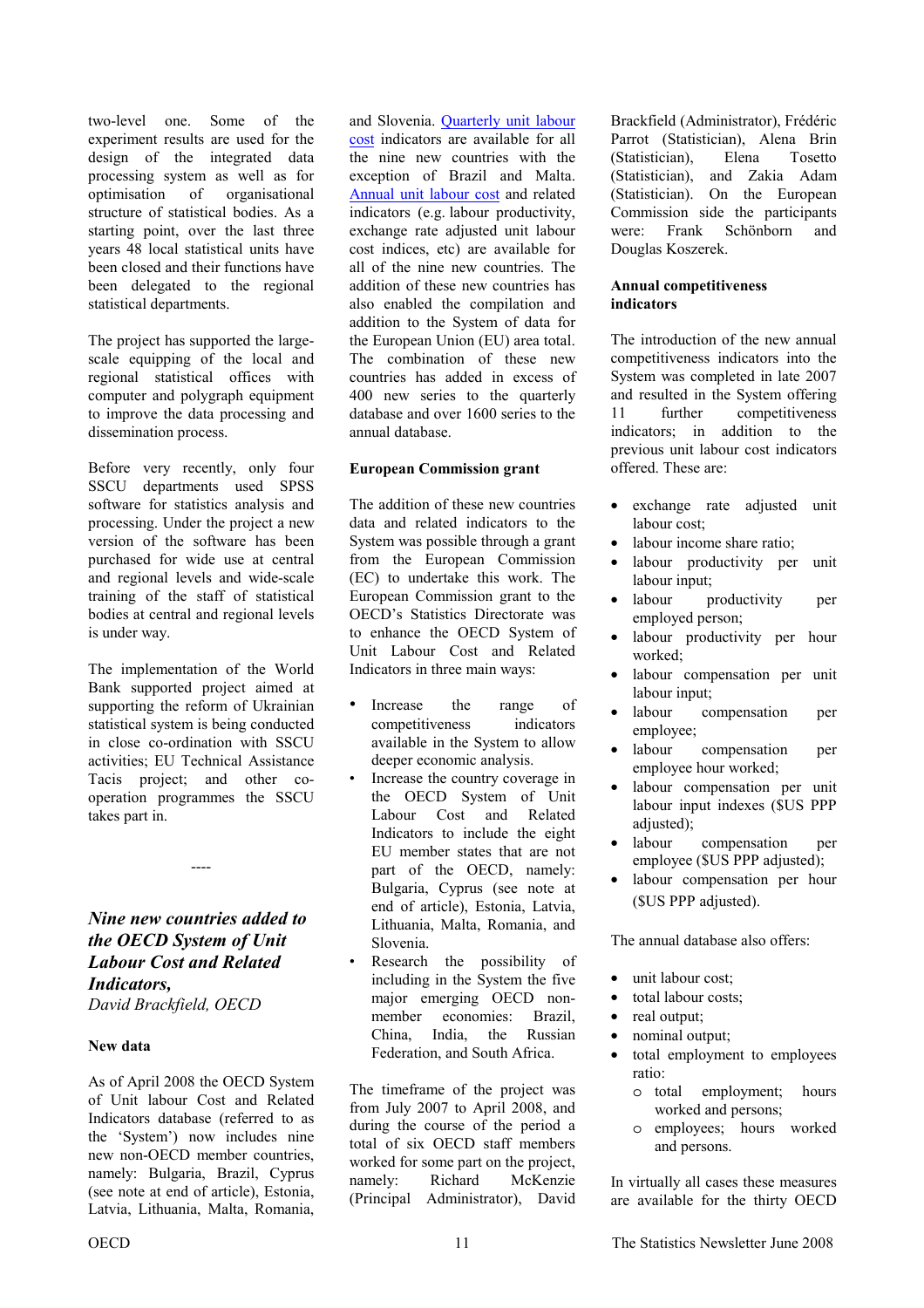

Member countries, the eight EU member states not part of the OECD (as listed), and the Euro area, together with zone aggregate totals (OECD total, Major seven economies, OECD Europe, European Union) for the following economic activities based on ISIC rev. 3:

- total economy:
- manufacturing (ISIC D);
- industry (ISIC  $\bar{C}$  E);
- construction (ISIC F);
- trade, transport and communication (ISIC G\_I);
- finance and business services  $(ISIC J K);$
- market services (ISIC activity based proxy G\_K);
- business sector excluding agriculture (ISIC activity based proxy  $C$  K).

Graph 1 highlights the large labour productivity growth in the Korean economy for the Industry sector over the last 30 plus years and in particular since the early 90's. This contrasts with Norway whose labour productivity grew faster than the Major Seven (G7) until the late nineties but in the last few years has seen negative labour productivity growth in the Industry sector; possibility as a result of the Mining sector.

#### **The eight EU member states that are not part of the OECD**

The second part of the grant project was to increase the country coverage of the System to include these eight countries that belong to the European Union but are not OECD members. In all cases both annual and quarterly national accounts data was sourced via the European Commission's Statistics Office (Eurostat).

Eurostat was informed of the project and in the preliminary stages of the project worked with the OECD to help the OECD better understand the data, metadata and country methodology. With the agreement of Eurostat, the final part of the project, before publication, involved contacting these countries' national statistics offices in order to ask them to provide comments on the use of their data in compiling unit labour cost and related indicators and issues that may help analysts better understand their data.

After this consultation period the countries' data was added to the System in April 2007 and is freely and publicly available. For most of these eight countries the data series start in 1995 and with the exception of Malta all have quarterly unit labour cost indictors compiled. There is metadata available for all eight countries and these countries are updated quarterly as per the rest of the System.

Graph 2 illustrates how both Estonia and Lithuania had very high quarterly unit labour growth in Industry from 1995 to around 2000 to converge with the EU area level. Since this date Lithuania has managed to consistently have lower unit labour cost growth in Industry than the EU area while Estonia since 2006 has seen high growth; possibly due to faster increasing wages.

#### **Five major emerging OECD nonmember economies**

The final part of the project to enhance the OECD System of Unit Labour Cost and Related Indicators was to investigate the possibility of including annual data for the five major emerging OECD nonmember economies (Brazil, China, India, Russian Federation, and South Africa). The investigation concluded that:

- It is currently not possible to compile unit labour cost and related indicators for China and India. This is mainly related to the availability of labour input data (compensation of employees and employment).
- In the future it should be possible to compile annual competitiveness indicators for the Russian Federation and South Africa. This work will continue with the cooperation of these two national statistics offices.
- The national statistics office of Brazil (IBGE) provided all data required to compile annual unit labour cost and related indictors.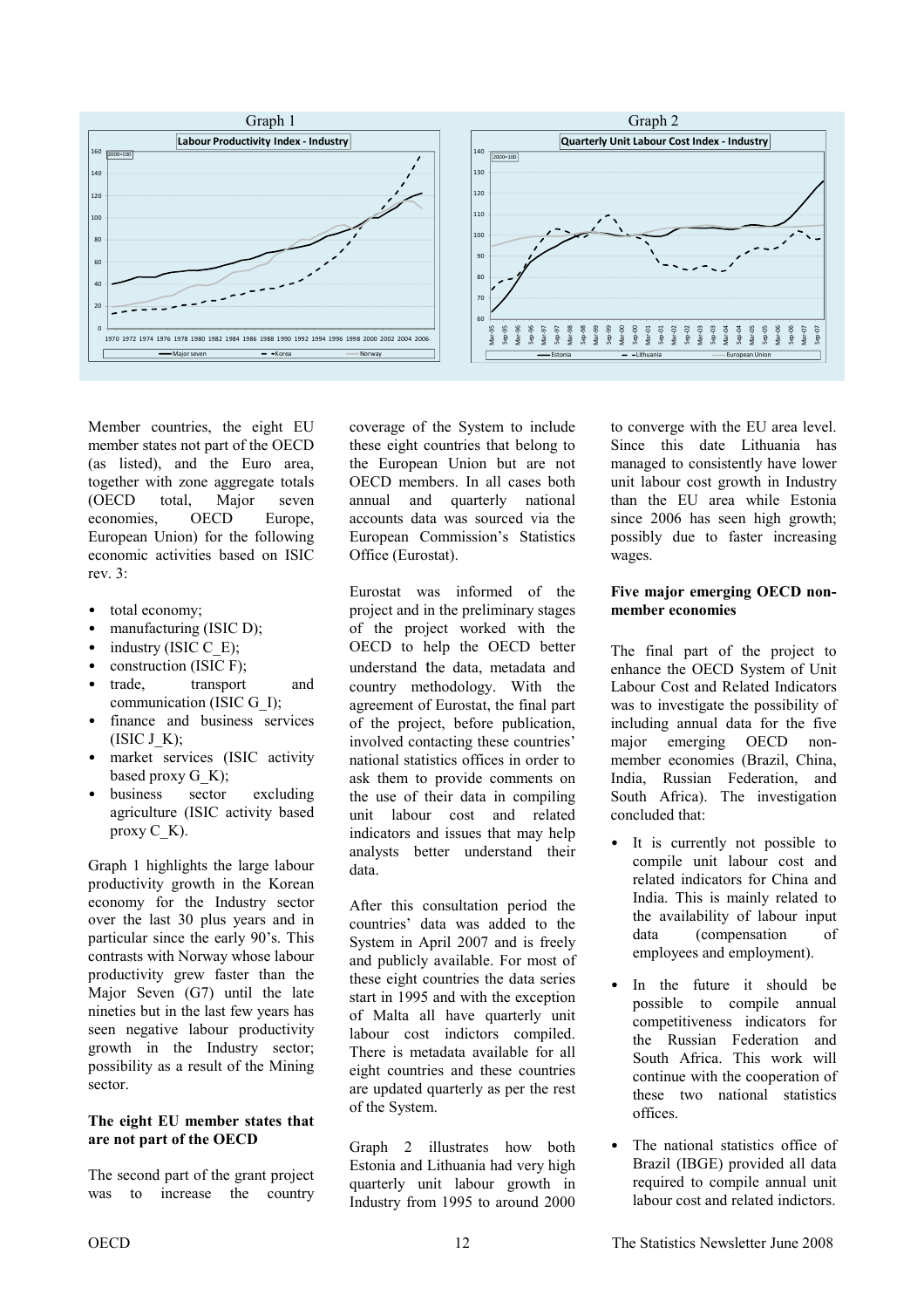<span id="page-12-0"></span>

• While there are some minor sector coverage issues and the measure for employment is 'jobs', these are clearly laid out in the metadata and these indicators have been compiled for Brazil.

Graph 3 shows a contrasting picture with Brazil showing mostly 10 years of negative annual unit labour cost growth in the Industry sector while Mexico recorded almost 8 years of increases. In contrast the OECD total area has been almost flat for this period. While a number of interpretations could be made of the country data as presented in the chart, care should be taken as data quality problems cannot be excluded.

#### **Conclusion**

This was a successful joint project between the OECD and European Commission that has helped create a database with over ten thousand freely available series on quarterly unit labour cost and annual competitiveness indicators.

All information on the System, including links to all the data, can found at the following site: [http://stats.oecd.org/mei/default.asp](http://stats.oecd.org/mei/default.asp?rev=3) ?rev=3

For all data queries please contact stat.contact@oecd.org

*(Endnote) Note by Turkey* - the information in this database with reference to "Cyprus" relates to the southern part of the Island. There is no single authority representing both Turkish and Greek Cypriot people on the Island. Turkey recognizes the Turkish Republic of Northern Cyprus (TRNC). Until a lasting and equitable solution is found within the context of United Nations, Turkey shall preserve its position concerning the "Cyprus issue"). *Note by all the European Union Member States of the OECD and the European Commission –*  The Republic of Cyprus is recognized by all members of the United Nations with the exception of Turkey. The information in this database relates to the area under the effective control of the Government of the Republic of Cyprus.

*Implementation of the ESA95 in Turkey and the 1998-2006 Historical Revision. Extract of the official note from TurkStat* 

----

#### Introduction

The Turkish Statistical Institute (TurkStat) has published new national accounts figures according to the European System of Accounts 1995 (ESA95), including a full scale revision of the quarterly Gross Domestic Product (GDP) series, for the period 1998-2006 in current and constant prices on 8 March 2008. Adopting the new standards provide a more relevant conceptual basis for measuring Turkey's economic and financial conditions and also ensures that Turkey's statistics are comparable with those of other countries. In a nutshell, the revised national accounts represent a major improvement in the measure of economic activities, in the comprehension of the accounts and in their harmonisation with other international standards.

This achievement is the result of a major undertaking that is referred to, in statistical terms as an historical revision. This historical revision, which represents the accumulation of several years of intense efforts, involved restating the accounts according to new statistical standards, incorporating a broad range of new and better source data and adopting updated statistical techniques.

Generally historical revisions are expected to improve national accounts in terms of exhaustiveness and comparability, entailing a production process with three phases as follows:

- Institutionalisation of the methodological knowledge;
- Production of robust source data harmonised with internationally accepted classifications; and,
- Aggregating and balancing the estimates on the basis of consistency and reliability.

During the revision process, in order to improve the human capital, technical assistance programs provided by international institutions such as EUROSTAT and the IMF along with institutional training programs were conducted concurrently.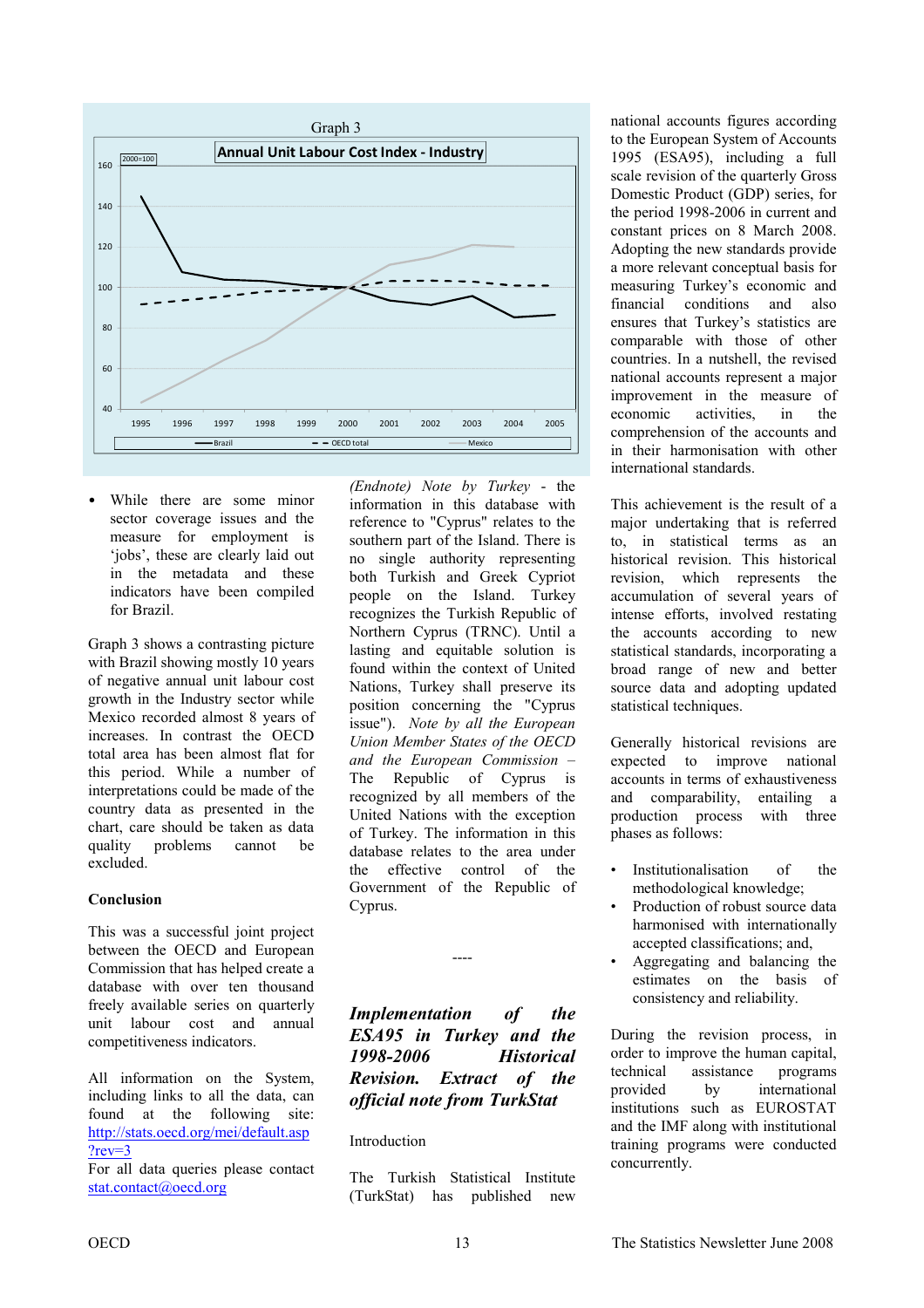| <b>GDP</b> | Old methodology        | New methodology         | New/Old            | Old Growth   | New Growth   |
|------------|------------------------|-------------------------|--------------------|--------------|--------------|
| Current    | <b>GDP Million NTL</b> | <b>OGDP Million NTL</b> | Difference $(\% )$ | Rate $(\% )$ | Rate $(\% )$ |
| Prices     |                        |                         |                    |              |              |
| 1998       | 52,225                 | 70,203                  | 34.4               |              |              |
| 1999       | 77,415                 | 104,596                 | 35.1               | 48.2         | 49.0         |
| 2000       | 124,583                | 166,658                 | 33.8               | 60.9         | 59.3         |
| 2001       | 178,412                | 240,224                 | 34.6               | 43.2         | 44.1         |
| 2002       | 277,574                | 350,476                 | 26.3               | 55.6         | 45.9         |
| 2003       | 359,763                | 454,781                 | 26.4               | 29.6         | 29.8         |
| 2004       | 430,511                | 559,033                 | 29.9               | 19.7         | 22.9         |
| 2005       | 487,202                | 648,932                 | 33.2               | 13.2         | 16.1         |
| 2006       | 576,322                | 758,391                 | 31.6               | 18.3         | 16.9         |

Table 1: Comparison of old and new GDP series at current prices

Table 2: Comparison of old and new GDP series in real terms GDP

| <b>GDP</b> Constant | At 1987 prices GDP | At 1998 prices GDP | Old Constant Growth | New Constant       |
|---------------------|--------------------|--------------------|---------------------|--------------------|
| Prices              | Thousand NTL       | Million NTL        | Rate $(\% )$        | Growth Rate $(\%)$ |
| 1998                | 116,114            | 70,203             |                     |                    |
| 1999                | 110,646            | 67,841             | $-4.7$              | $-3.4$             |
| 2000                | 118,789            | 72,436             | 7.4                 | 6.8                |
| 2001                | 109,885            | 68,309             | $-7.5$              | $-5.7$             |
| 2002                | 118,612            | 72,520             | 7.9                 | 6.2                |
| 2003                | 125,485            | 76,338             | 5.8                 | 5.3                |
| 2004                | 136,693            | 83,486             | 8.9                 | 9.4                |
| 2005                | 146,781            | 90,500             | 7.4                 | 8.4                |
| 2006                | 155,732            | 96,738             | 6.1                 | 6.9                |

In order to improve coverage and consistency of the GDP estimates, new data sources including a 2000 Building Census and a 2002 Census of Industry and Business Establishments were integrated. Moreover, methodological improvements in compilation of GDP estimates bringing about new developments in the estimates (e.g. chain linked volume index, FISIM) were introduced by replacing SNA68 with ESA95.

The benchmark year for revised GDP estimates, a first for TurkStat, were based on 2002 supply and use tables (SUT); the first table compiled on the concepts, definitions and classifications of the ESA95 resulting in relatively more integrated and consistent GDP estimates.

Since TurkStat has recently endeavoured to set-up a business register together with the regular updating process based on the results of the 2002 Census of Industry and Administrative Registers, comprehensive revisions were generally realised in order to

ensure the exhaustiveness after the censuses. This bought about, due to the long time periods between censuses, relatively big amounts of change in the estimates.

#### **Overview of major improvements to Turkey's national accounts**

The historical revision came from three broad sources of change: more comprehensive data sources, adoption of updated statistical standards and improved estimation techniques. The measure of economic activities was ingrained into more robust data sources, including the above mentioned censuses, improved tax and employment estimates, as well as annual household budget surveys from 2002 onwards. The general effect of these more extensive data sources was to increase the level of the nominal GDP.

Turkey's national accounts were compiled on the basis of SNA68 before the revision. The national accounts were restated according to the ESA95 which comprises a more comprehensive and integrated set of accounts than the 1968 SNA. In particular ESA95 includes integrating the SUTs (already carried out), capital and financial accounts, and balance sheet accounts (yet to be carried out). In addition to the structure of the accounts themselves, changes to concepts and definitions, such as the new measurement for the Financial Intermediation Services Indirectly Measured (FISIM) and calculating value added at basic prices, were introduced.

A major component of the updated estimation methodology consisted of updating the Supply and Use tables (SUTs) for 2002 (from the previous 1998 SUTs) by integrating major new and improved data sources, such as the 2002 Census of Industry and Business Establishments. As well, the 2002 SUTs used the Statistical Classification of Economic Activities in the European Union (NACE Rev. 1) and the Statistical Classification of Products by Activity in the European Union (CPA). The SUTs are a very powerful validation instrument to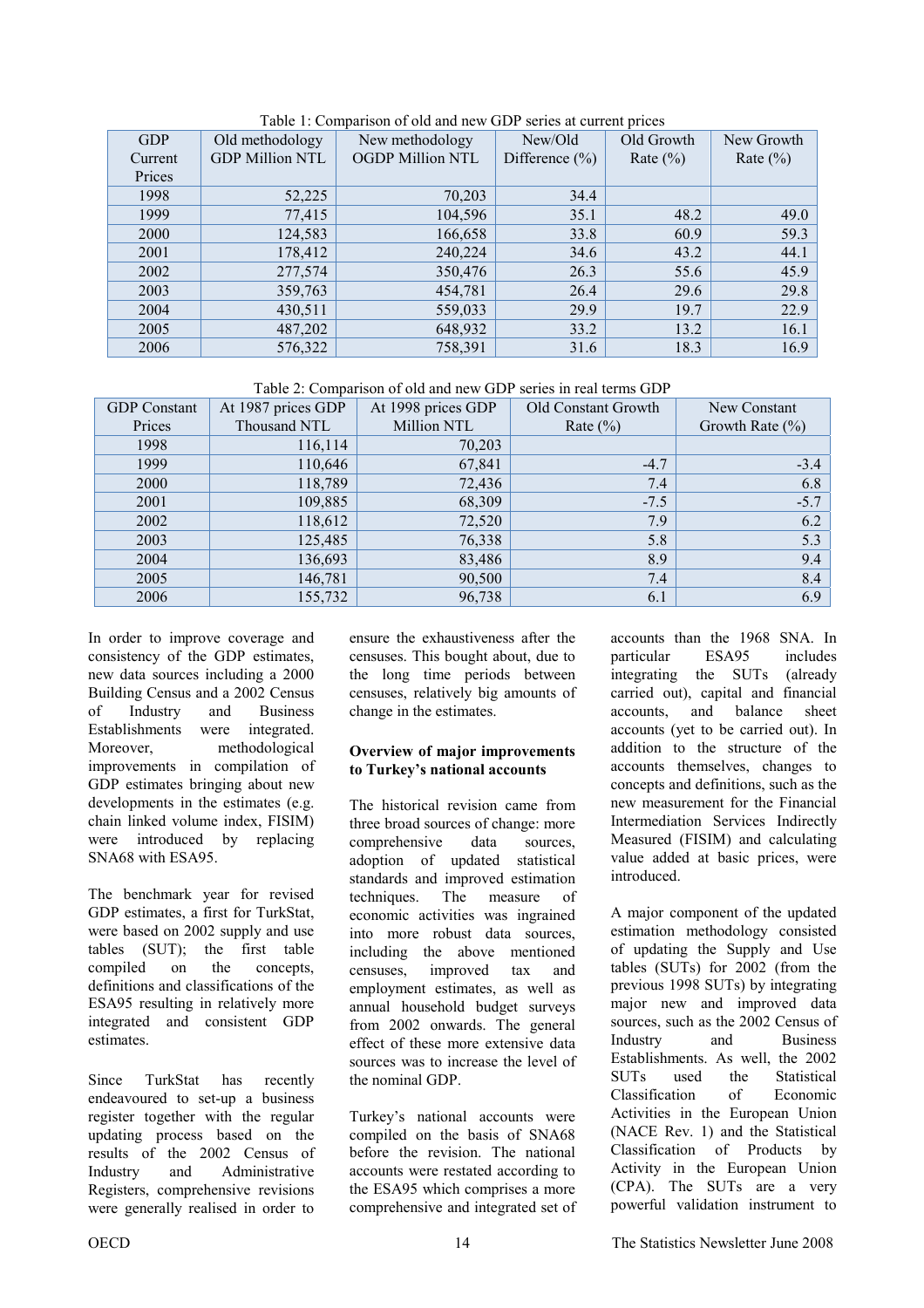confront source data at a detailed level of industries and commodities. The updated SUTs results were also integrated in the quarterly GDP estimates for 2002.

Another important initiative was to adopt the chain-linking method in constant price estimation, giving more accurate aggregate volume growth rates. Moreover the base year was updated from 1987 to 1998. Finally, estimates for the nonobserved economy were recalculated using more robust data sources, and the results integrated into the quarterly GDP estimates for 2002.

#### **Revision size**

In the first table, the levels of the both series are given in the current prices together with the percentage differences. It can be seen that percentage differences between two series differ between 26.3 % and 35.1 % through years 1998-2006.

Volume growth rates of the two series are given in the second table below. Regarding the volume growth of the both series, Turkish economy grew through years 19982006 34.1 % and 37.8 % according to previous and new estimates respectively.

#### **The way forward**

As noted earlier, the historical revision, notably implementing ESA95, is a first step in improving the data quality and will be followed by a number of further initiatives.

It is planned to compile annual GDP estimates based on the SUTs. The SUTs for 2002 were published by TurkStat together with the revised estimates. TurkStat will produce annual SUTs for the years 2003 and 2004 and the plan is to commence using them to benchmark the quarterly GDP estimates (the compilation of the quarterly GDP is currently carried out independently from the SUTs, except for 2002). As well, the

### **OECD Compendium of Productivity Indicators now available on internet**

The OECD Compendium of Productivity Indicators was issued for the first time in 2005. The [present edition](http://www.oecd.org/dataoecd/6/3/40605524.pdf) constitutes the 2007-2008 update of the wide range of indicators which were published in 2006 but also includes new indicators on productivity.

The compendium also provides methodological notes and describes the measurement challenges and the data choices that were made, as well as the remaining measurement problems. It mainly draws on the OECD Productivity Database, but also on other sources such as the OECD STAN database for Structural Analysis, which enables productivity calculations for individual industries, the OECD System of Unit Labour Costs and Related Indicators and the OECD Structural and Demographic Business Statistics.

For more information, visit: [http://www.oecd.org/statistics/](http://www.oecd.org/statistics/productivity/compendium) productivity/compendium

implementation of a Strategic Plan will allow reducing the remaining data gaps for the national accounts in other areas. For instance, the business register system will be updated, leading to improved sample surveys and many new surveys will be introduced and existing ones improved to meet EU standards.

The impact of the historical revision and further anticipated adjustments from the Strategic Plan's implementation underline the importance to inform users of the timing and the type of revisions. As much as revisions are an integral part of good international practices, so is a stable policy to inform users about when and what types of revisions to the data they can expect. With the release of the 1998-2006 historical revision, the national accounts revision policy adopted by TurkStat is to publish the preliminary quarterly GDP estimates approximately 70-90 days after the reference quarter, to revise the quarters of the current year, while data for the previous years will remain frozen until the next annual revision. Revisions will be conducted once a year for the most recent 3 to 4 years based on the availability of annual SUTs. From time to time, TurkStat will conduct historical revisions to correspond to major updates to the international standards and/or availability of new data sources.

More information can be found here:<http://www.turkstat.gov.tr/>

### *The Coordinated Direct Investment Survey John Joisce, IMF*

*---* 

The International Monetary Fund (IMF) is leading a worldwide statistical undertaking, referred to as the 2009 Coordinated Direct Investment Survey (CDIS), to measure direct investment positions as of year-end 2009. The IMF's interagency partners, including the Organisation for Economic Cooperation and Development (OECD), the Statistical Office of the European Communities (Eurostat), the European Central Bank (ECB), and the United Nations Conference on Trade and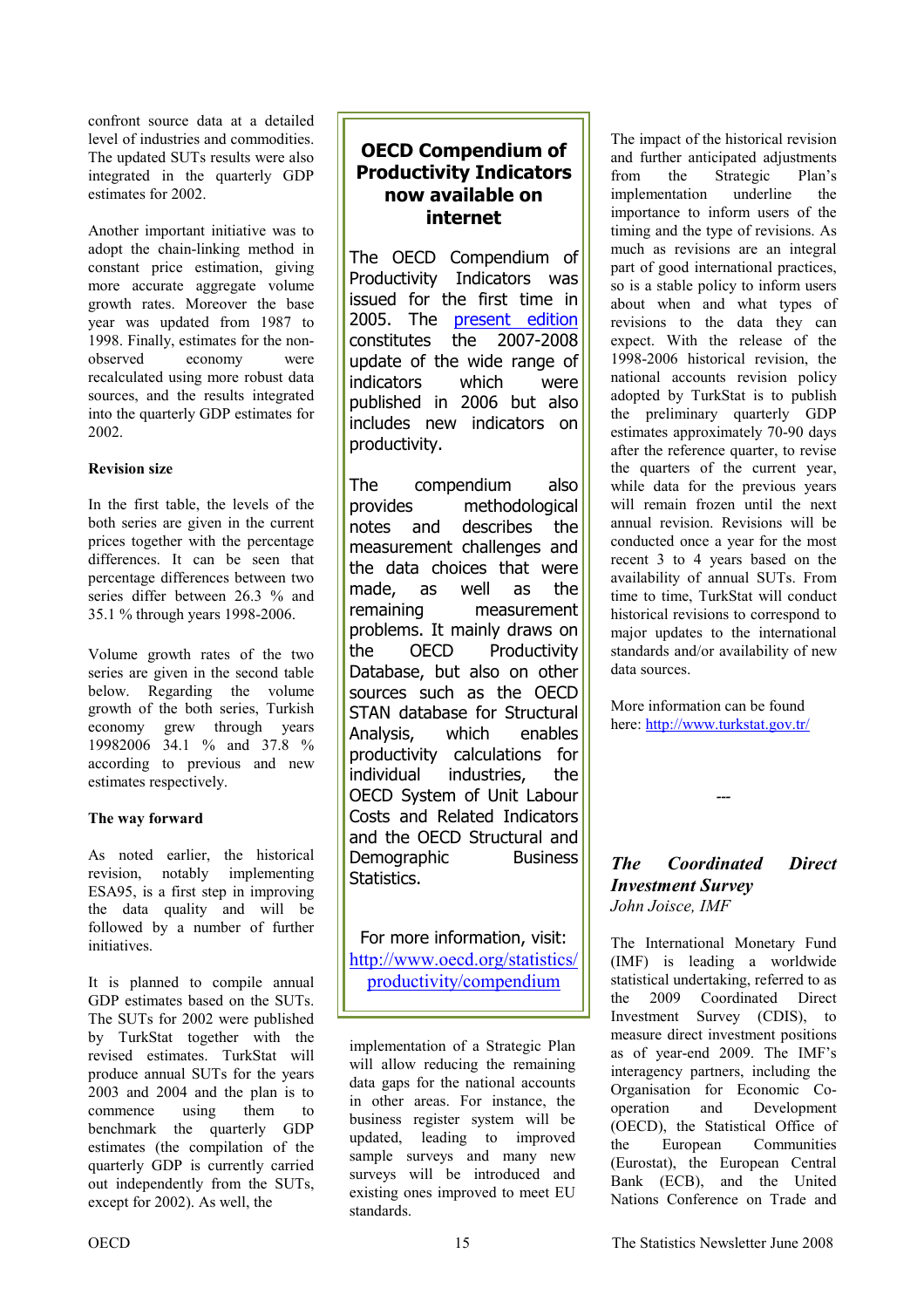Development (UNCTAD), are involved in this important initiative and have contributed essential support. As of end-May 2008, more than 130 economies had indicated interest in the CDIS, including virtually every major FDI-investing and FDI-receiving economy.

The objective of the CDIS is to collect comprehensive information on direct investment positions by immediate counterpart economy. Equity and debt investment are to be reported separately. Data for both inward and outward direct investment positions are sought, for countries where outward direct investment is not material data on inward direct investment positions are sufficient for participation in the CDIS.

The intent of the CDIS is to improve the quality of direct investment position statistics in the international investment position and by immediate counterpart economy. These data will be improved both directly and indirectly: directly because economies will be conducting surveys of their resident direct investors/direct investment enterprises, and indirectly because economies will see the survey results of other economies that will either validate their own direct investment data or indicate areas of inconsistency that could be usefully further explored.

The first estimates are to be reported to the IMF's Statistics Department by the end of September 2010 and are expected to be published by the end of 2010 or early in 2011. More comprehensive data will become available in 2011.

A draft *Coordinated Direct Investment Survey Guide* has been prepared and appears on the IMF's CDIS Home Page [\(www.imf.org/cdis\)](www.imf.org/cdis). Also, a series of regional seminars on the subject commenced in 2008 and will continue in 2009. In organizing and conducting these seminars, the IMF will continue to work with the

### **NatStats08 Conference**

#### **19th - 21st Nov. 2008**

#### **Melbourne Australia**

NatStats08 will give you an opportunity to meet with a wide range of key players involved in the production and use of the official data that informs and shapes a great deal of public and private policy and investment decisions across our nation.

This is a particularly important time in the evolution of our national statistical infrastructure as the many data custodians and producers of official statistical data seek to support the greater emphasis being placed by governments on both the importance of clearly defined outcomes for publicly funded initiatives and of establishing quantifiable measures to assess progress in achieving these outcomes.

The Conference will involve you in discussions on how we might improve and extend our measures of progress in Australian society as well as more generally improve the statistical base for the nation to assist and encourage informed decision making research and discussion within governments and the wider community in collaborative and cost effective ways.

For more information:

http://www.nss.gov.au /[natstats/natstatshome.nsf](http://www.nss.gov.au/natstats/natstatshome.nsf) interagency partners mentioned above.

TheOECD currently [disseminates](http://www.oecd.org/document/19/0,3343,fr_2649_34863_37296339_1_1_1_1,00.html) data for its member countries on direct investment transactions, positions, and income, by counterpart economy. Data are also available broken down by industry.

#### *Direct Investment Data Reported to the IMF Have Grown Strongly Over the Past Decade*

In the years 1997 to 2006, the number of countries reporting inward direct investment positions to the IMF's Statistics Department has risen by 57 percent, from 61 to 96. Those reporting outward direct investment positions have risen by 55 percent, from 52 to 81. Over that time, the reported value of the global inward direct investment positions grew 4.6 times, from \$3,138 billion to \$17,440 billion. The reported value of outward direct investment positions grew from \$3,940 billion to \$18,610 billion, a growth of 3.7 times. These increases also capture the increase in the number of countries reporting data and improved coverage by those already reporting data.

The reported value of the top 10 recipients of direct investment has risen from \$2,539 billion in 1997 to \$9,383 billion in 2006, an increase of 270 percent; see Table 1. The composition of the top 10 recipients changed substantially too. Whereas the United States and France remained the top two recipients throughout this time, with the U.S. value more than doubling and France's more than tripling, Luxembourg and China P.R. gained prominence as recipients of direct investment, with end-2006 stocks of \$1,165 billion and \$544 billion. respectively. Neither of these countries produced estimates of their direct investment positions in 1997. It should be noted that in the case of Luxembourg, a relatively small economy, much of this investment is subsequently channeled abroad. Belgium saw an almost fourfold increase, while the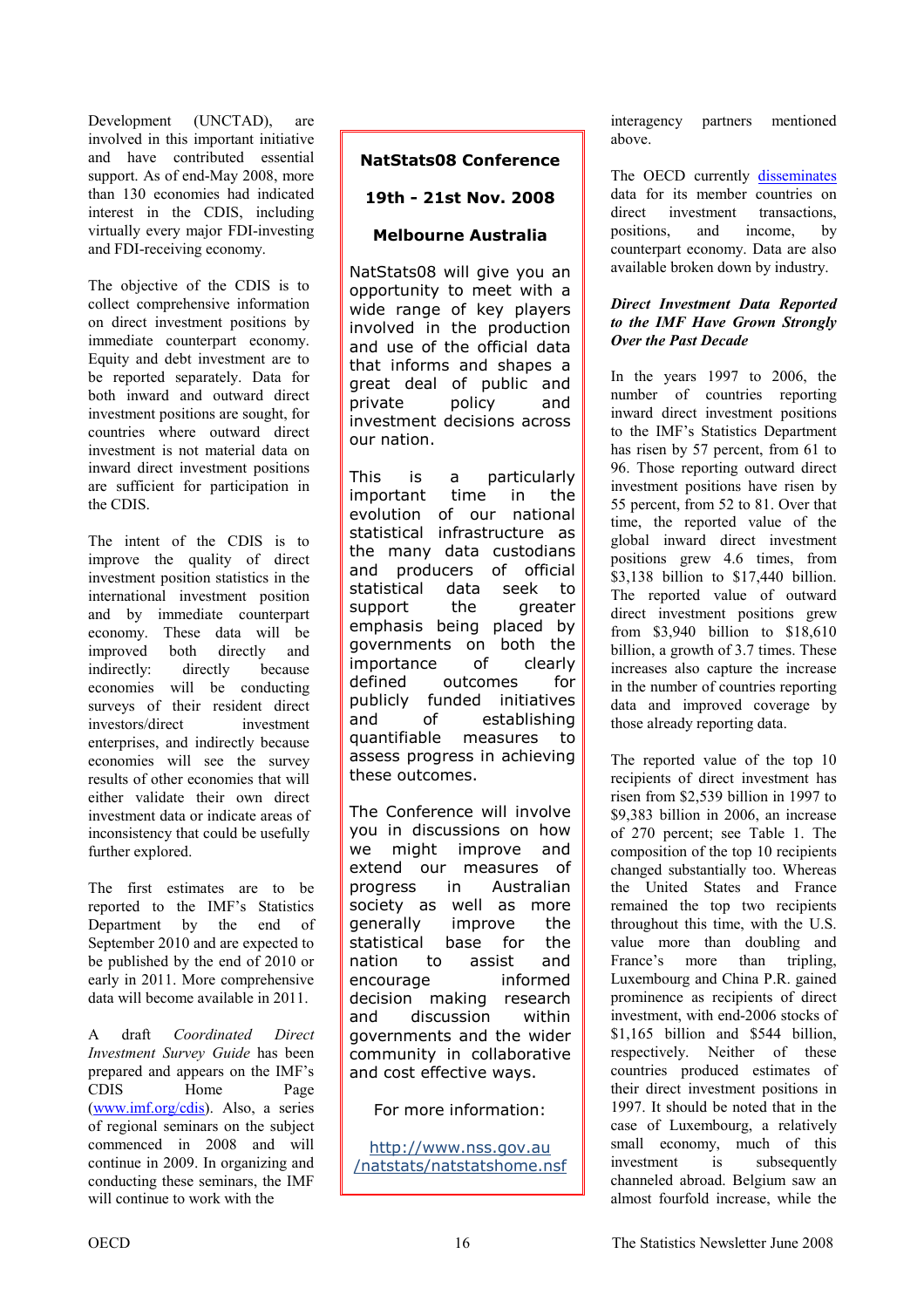| Linu-1997 and Linu-2000 (Willinois Of O.S. Gonars) |           |                      |                 |  |
|----------------------------------------------------|-----------|----------------------|-----------------|--|
| <b>Economy</b>                                     | End-1997  | <b>Economy</b>       | <b>End-2006</b> |  |
| <b>United States</b>                               | 824,136   | <b>United States</b> | 2,099,426       |  |
| France                                             | 399,726   | France               | 1,344,670       |  |
| United Kingdom                                     | 287,315   | Luxembourg           | 1,164,856       |  |
| Hong Kong SAR                                      | 249,360   | United Kingdom       | 1,137,407       |  |
| Germany                                            | 190,737   | Hong Kong SAR        | 769,079         |  |
| Canada                                             | 135,944   | Germany              | 750,192         |  |
| Belgium                                            | 128,728   | Belgium              | 632,052         |  |
| <b>Netherlands</b>                                 | 122,193   | China, P.R.          | 544,158         |  |
| Australia                                          | 101,043   | Netherlands          | 502,226         |  |
| Spain                                              | 100,025   | Spain                | 439,379         |  |
| Total of top 10                                    | 2,539,206 | Total of top 10      | 9,383,445       |  |

#### **Table 1. Top Ten Recipients of Direct Investment, Value of Inward Direct Investment, End-1997 and End-2006 (Millions of U.S. dollars)**

*Note: Valuation methods may not be uniform across countries*

| Table 2. Top Ten Direct Investing Economies, Value of Outward Direct Investment, |
|----------------------------------------------------------------------------------|
| End-1997 and End-2006 (Millions of U.S. dollars)                                 |

|                      |                 | $-0.001$ with $-1.00$ $-0.000$ (itimitations of with women of |                 |
|----------------------|-----------------|---------------------------------------------------------------|-----------------|
| <b>Economy</b>       | <b>End-1997</b> | <b>Economy</b>                                                | <b>End-2006</b> |
| <b>United States</b> | 1,068,063       | <b>United States</b>                                          | 2,855,619       |
| France               | 598,654         | France                                                        | 2,024,545       |
| United Kingdom       | 384,272         | <b>United Kingdom</b>                                         | 1,511,451       |
| Germany              | 296,281         | Luxembourg                                                    | 1,075,502       |
| Japan                | 271,904         | Germany                                                       | 1,025,166       |
| Hong Kong SAR        | 235,763         | Netherlands                                                   | 718,829         |
| <b>Netherlands</b>   | 198,554         | Hong Kong SAR                                                 | 689,018         |
| Switzerland          | 165,365         | Switzerland                                                   | 546,614         |
| Canada               | 152,969         | Spain                                                         | 509,172         |
| <b>Italy</b>         | 130,668         | Belgium                                                       | 483,090         |
| Total of top ten     | 3,502,493       | Total of top ten                                              | 11,439,006      |

*Note: Valuation methods may not be uniform across countries.* 

Netherlands and Spain each saw the stock of their inward direct investment quadruple. Canada and Australia dropped out of the top 10.

For outward direct investment, the top 10 direct investing economies saw the value of their total positions more than triple from \$3,502 billion in 1997 to \$11,439 billion in 2006; see Table 2. The United States, France, and the United Kingdom remained the top three investing economies throughout this period Their total direct investment abroad in 2006 was 2.8 times, 3.4 times, and 3.9 times their 1997 levels, respectively. As with inward direct investment, one of the more striking changes between 1997 and 2006 was the emergence of the

importance of Luxembourg as a major outward direct investor: in 1997, it did not produce estimates on direct investment abroad. Another major change between 1997 and 2006 was that Japan, fifth in 1997, was not in the top 10 in 2006. Canada and Italy also dropped out.

#### *Implementation strategy*

An important element of the IMF's implementation strategy is the development of the *CDIS Guide*. The *Guide* was prepared with input from a Task Force made up of selected member economies, and regional and international organizations. To the maximum extent possible, it has drawn on the methodological guidance set out in

the draft sixth edition of the *Balance of Payments and International Investment Position Manual* (*BPM6*) and the fourth edition of the *OECD Benchmark Definition of Foreign Direct Investment* (*BD4*).

The objectives of the *Guide* are to help identify the units to be surveyed, to describe the information to be collected, to provide model survey forms that show how the data can be collected, and to provide guidance on how to conduct a survey of direct investment entities. Printed copies of the *Guide* will be distributed to participating and other economies and is being translated into Arabic, Chinese, French, Russian, and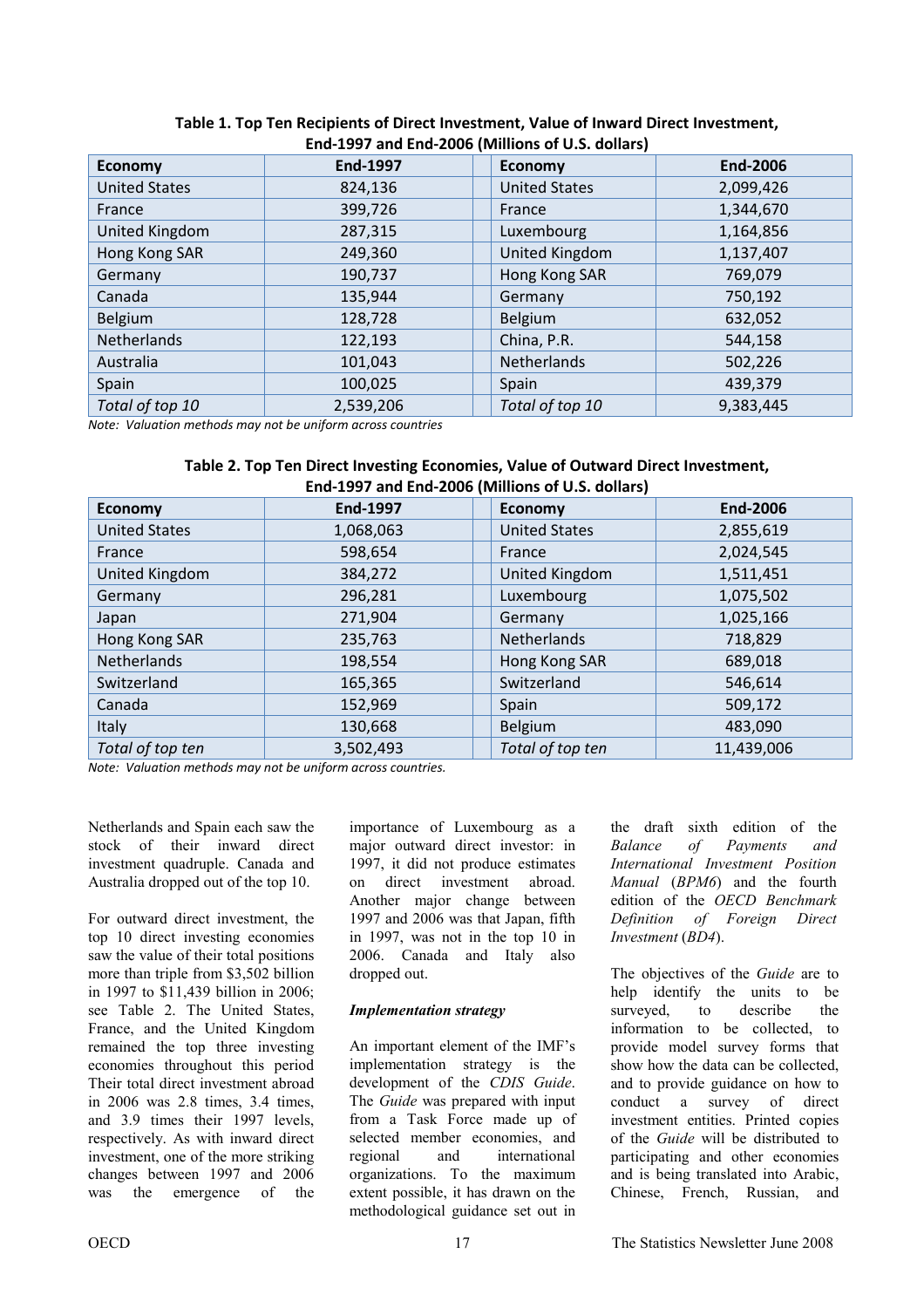Spanish; these versions will be placed on the CDIS website.

As part of the process to maximize the effectiveness of the CDIS, the IMF is conducting several regional seminars on the subject. It is likely that there will be more than a dozen seminars in 2008 and 2009. The seminars in 2008 are designed to clarify concepts and to help address any survey design and survey frame issues. The seminars in 2009 will focus on participant progress and on identifying problems and how they might be resolved. Such seminars provide an excellent opportunity for compilers to share experiences on issues of concern in preparing national surveys.

In view of the potential loss of information that confidentiality constraints may cause for economies, the IMF has prepared a preliminary set of economy groupings for reporting in the CDIS. These are set out in Annex I of the *Guide*. The intention behind these groupings is to retain some information, on a regional basis, where data for individual economies cannot be divulged.

The IMF will provide technical and other assistance, but only to a limited extent. Hence, involvement of international and regional organizations in promoting the CDIS with their members has been sought. The following are some avenues that are being explored further:

- The OECD and countries in the Middle East and North Africa have created a task force to improve direct investment statistics. The OECD has offered to work with these countries in the CDIS. The OECD is also prepared to convene workshops/seminars through its network of direct investment experts, as resources permit.
- UNCTAD and regional organizations with which it is affiliated, including the

### **Conference on Data Quality for International Organizations**

### **7-8 July 2008 Rome, Italy**

The primary purpose of the conference is to provide statistical experts from international or supranational organisations with a forum to discuss specific data quality issues related to their work and to exchange experiences regarding the various quality mechanisms developed for improving the collection and dissemination of international data. It is expected that the discussions at this year's meeting will build on the extensive work in the field of data quality assessment that has recently been undertaken by the CCSA under Eurostat's leadership, which has led to the preparation of guidelines for the Implementation of Quality Assurance Frameworks for International Organizations Compiling Statistics (refer also to SA/2007/14/Add.4 from the tenth session of the CCSA).

This year's conference offers therefore a unique opportunity to discuss how these guidelines, or specific elements thereof, can be applied in international agencies.

> For more information : [http://q2008.istat.it/](http://q2008.istat.it)

Common Market for Eastern and Southern Africa (COMESA) Task Force on FDI Statistics, have been working to improve the quality of FDI data.

- Eurostat and the ECB are organizing seminars and workshops to provide technical assistance for their member states.
- Subject to the agreement of European Union member states, Eurostat and the ECB have indicated they may jointly take responsibility for preparing the EU component of a CDIS in collecting and processing compiled data.
- In addition to its interagency partners, indicated above, other regional organizations, such as the Centre for Latin American Monetary Studies, have been working with the IMF and with their own members to improve the quality of FDI data.

### *Post-assessment*

The IMF will conduct a postassessment of the compiled data and the lessons learned after revised data have been received in 2011. Participants will be asked to assess improvement in their direct investment data arising at least in part from their participation in the CDIS. The post-assessment will consider whether and how mailing lists, sample frames, data editing procedures, follow-up procedures, and related activities may have improved. The post-assessment will also help determine whether the

CDIS should be repeated, either annually, like the Coordinated Portfolio Investment Survey, or periodically.

---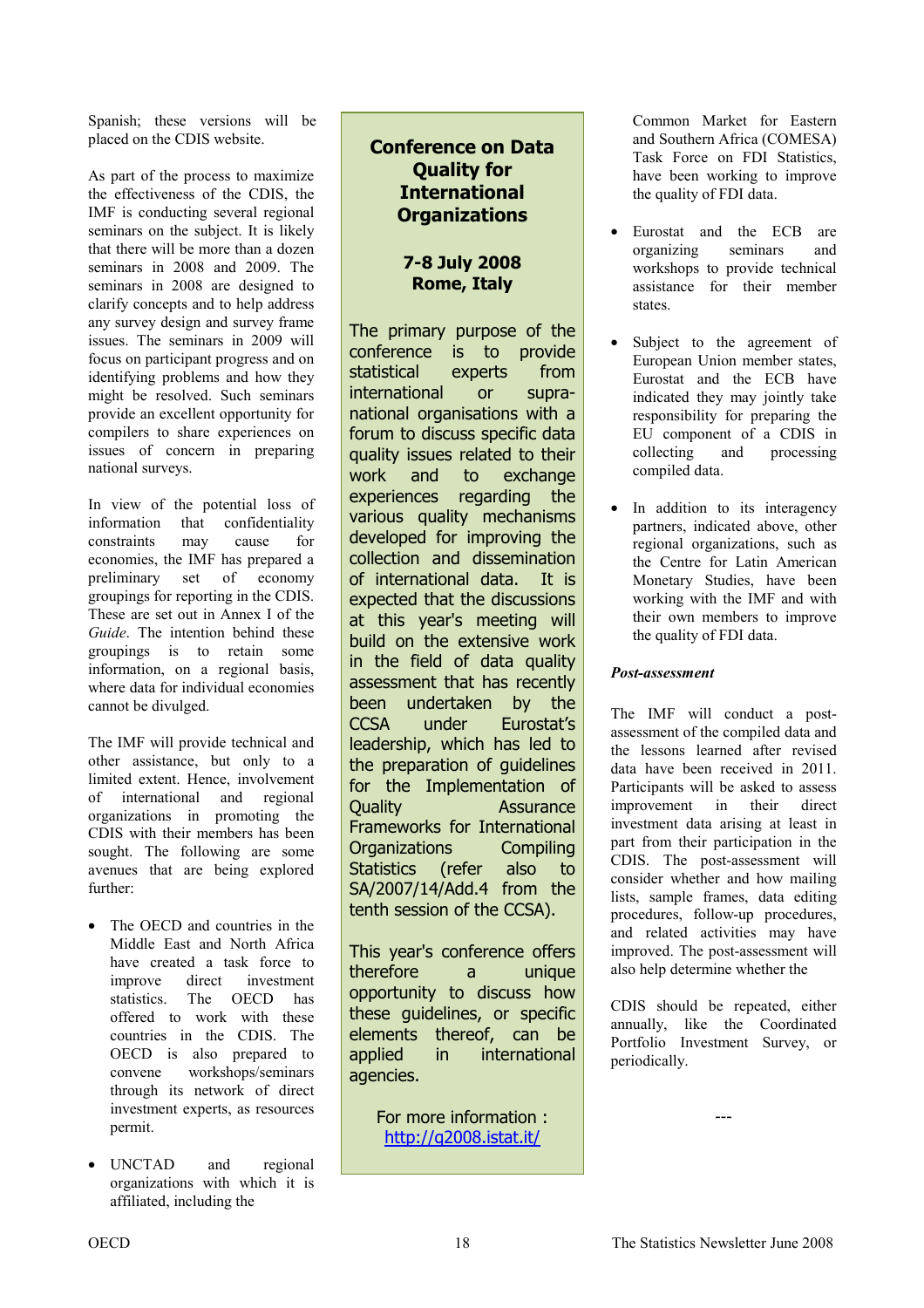# <span id="page-18-0"></span>**NEWS IN BRIEF**

#### **Eurostat Manual of Supply, Use and Input-Output Tables**

This manual has recently been published and is available for [download o](http://epp.eurostat.ec.europa.eu/portal/page?_pageid=1073,46587259&_dad=portal&_schema=PORTAL&p_product_code=KS-RA-07-013)n the Eurostat website.

Supply and use tables and symmetric input-output tables are an integral part of the European System of Accounts (ESA 1995). The manual discusses compilation issues and provides best practices and harmonised solutions.

In recent years the interest in these specific statistics has seen an impressive resurgence. With the globalisation of economic activities, many analysts have rediscovered the great utility of these data for several purposes of analysis and policy advice. Some examples of applications are highlighted in this document – environmental effects in the context of sustainable development, tables on physical flows, extended monetary tables or social accounting matrices. The list could easily be extended.

The strategic objective of the publication is to enhance the statistical basis in this area. The Eurostat Manual intends to ease the compilation of supply, use and inputoutput tables, foster quality and stimulate harmonisation of methods. The main emphasis of the Manual is to describe the methodologies and procedures for the compilation of supply, use and input-output tables in the European Union.

The 2008 release is consequently derived from a 2002 version; it further elaborates intelligibility and transparency. The theoretical explanation of the compilation steps is accompanied by a complete set of empirical tables, which illustrates the recommendations using real data. Boxes examine special issues in more detail and flow diagrams visualise concepts and interrelations. Moreover, various numerical examples provide an easy access to the complex compilation procedures.

Due to its clear focus on the practical implementation, the Eurostat Manual complements SNA 1993 and ESA 1995 as well as the United Nations' Handbook of Input-Output Table Compilation and Analysis' of 1999. For national accounts experts the Eurostat Manual may serve as reference book. Finally, interested data users may also benefit from this publication as a source of background information and clarification.

#### **Official French Statistics Portal (Portail de la statistique publique française)**

The web Portal of official statistics has been established at the request of the French National Council for Statistical Information [\(Cnis\)](http://www.cnis.fr/ind_english.htm) to enable the public to have better access to all the statistical information produced by official statistics.

Official statistics are produced in France by many agencies. The National Institute for Statistics and Economic Studies [\(Insee\)](http://www.insee.fr/en/) compiles statistics on population and businesses. Statistical departments of ministries, [\(SSM\),](http://www.insee.fr/fr/a_propos/stat_pub/repartition.htm#services) as well as by other public bodies according to their area of expertise, complement and broaden this information with specialized statistics (agriculture, education, industry, tourism…). Each of these services publishes, be it on paper or on-line, statistics it produces. The work programmes of official statistics are presented annually to the CNIS. The latter, through its committee, delivers to new surveys, if they do meet the criteria notably opportunity and conformity, a [label o](http://www.cnis.fr/cnis/deflabel.htm)f general interest and statistical quality.

The web portal provides a unified access to these statistics sometimes scattered over several sites. It is fed by the websites of official statistics producers (INSEE, statistical departments of ministries and other qualified bodies). The list and the links to these websites are available in the national category [Territorial websites.](http://www.statistique-publique.fr/index.php?php_action=MENU_sitesNationaux&page=1&IsInSession=1&KRIS_key=0&) <http://www.statistique-publique.fr>

#### **BIAC Newsletter, March 2008**

In this issue, BIAC speaks about the importance of keeping markets open for sovereign wealth funds. In addition, some of the significant policy work currently on the BIAC agenda, as well as some important upcoming events are highlighted.

Headlines include:

- Keep OECD markets open for Sovereign Wealth **Funds**
- Climate Change and Innovation top the agenda at April G8 Business event
- Economics of climate change to be addressed at OECD Council Ministerial in June
- BIAC Organising Business Stakeholder Meeting at OECD Ministerial on the Future of the Internet Economy, Seoul, Korea June 16-18
- BIAC Nanotechnology experts to meet in New York on May 7
- Business experts increasingly engaged with OECD on Environment
- BIAC welcomes business organisations in Brazil, Chile, Slovenia and South Africa as new Observers
- OECD Competition Committee Celebrates its 100th Session with Meeting to Highlight Accomplishments and Future Challenges

The newsletter can also be found online at: <www.biac.org/comms/newsletter/BIACNewsMar08.pdf>.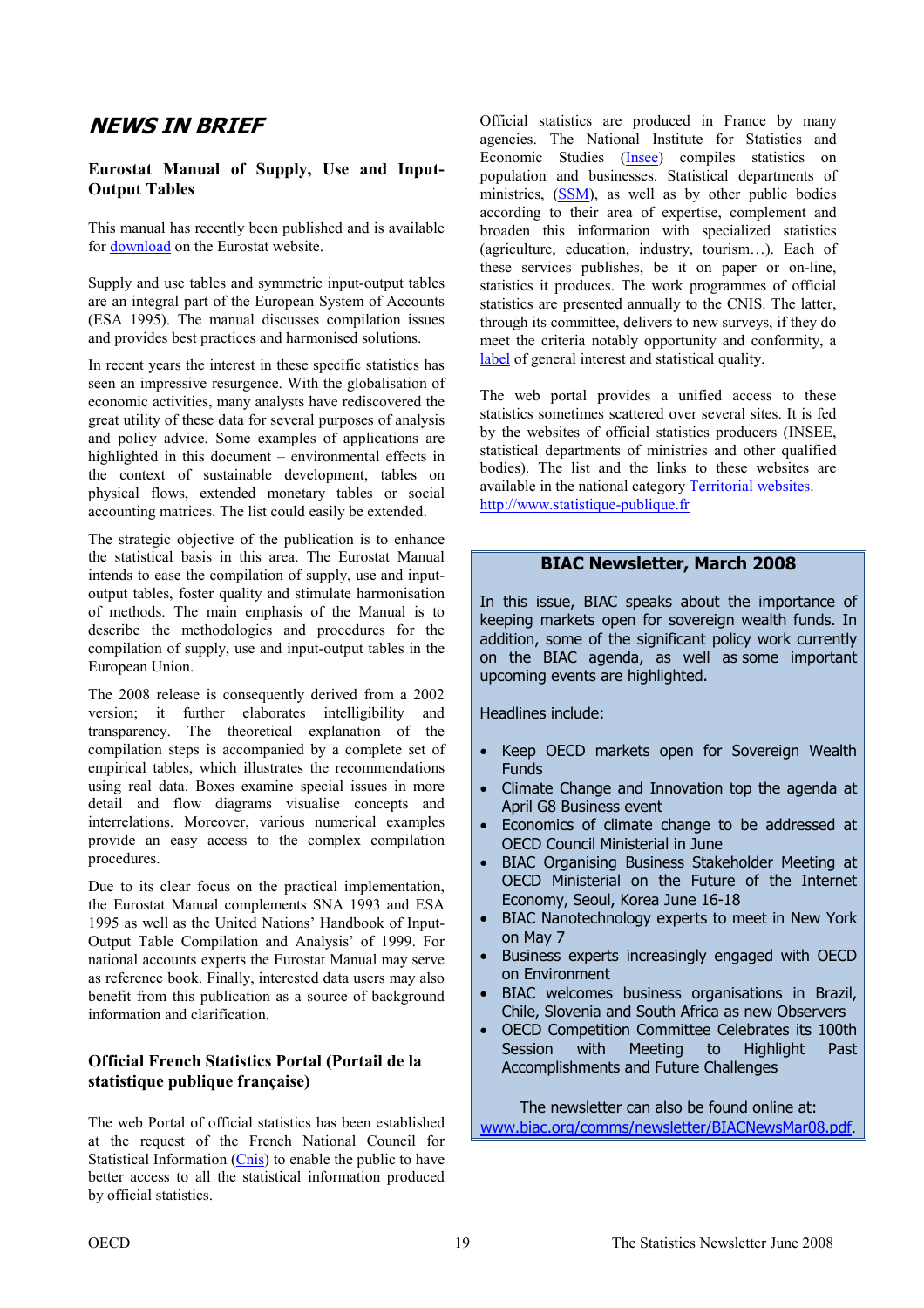# <span id="page-19-0"></span>**RECENT PUBLICATIONS**

*All OECD publications can be ordered on line at: <www.oecd.org/bookshop>*

### **▲OECD-FAO Agricultural Outlook 2008-2017**

This edition covers the outlook for commodity markets during the 2008 to 2017 period, and brings together the commodity, policy and country expertise of both Organisations. The report analyses world market trends for the main agricultural products, as well as biofuels. It provides an assessment of agricultural market prospects for production, consumption, trade, stocks and prices of the included commodities.

For further information see:<www.agri-outlook.org>

#### **▲African Economic Outlook 2008**

This fact-filled reference book brings the reader the latest available economic information for most of the economies of Africa. Drawing on the expertise of both the African Development Bank and the OECD, it opens with an overview that examines the international environment, macroeconomic performance, progress towards attaining the Millennium Development Goals, and governance and political issues. This edition includes a special focus on technical and vocational skills development. The second part provides individual country reports for 35 countries. Each country report provides an assessment of recent economic performance, projections for 2008 and 2009, an examination of structural issues, and a discussion of the political and social context.

#### **▲A Profile of Immigrant Populations in the 21st Century: Data from OECD Countries**

This publication presents and discusses some of the key information available in the newly created Database on Immigrants in OECD Countries (DIOC). The many graphs and tables include data on: immigrants' demography including age, gender and duration of stay; and their labour market outcomes including labour market status, occupation and sector of activity.

#### **▲Geographical Distribution of Financial Flows to Developing Countries: Disbursements, Commitments, Country Indicators, 2002-2006: 2008 Edition**

This publication provides comprehensive data on the volume, origin and types of aid and other resource flows to around 150 developing countries. The data show each country's intake of official development assistance and well as other official and private funds from members of the Development Assistance Committee of the OECD, multilateral agencies and other key donors. Key development indicators are given for reference.

# **OUT SOON**

#### **▲OECD Employment Outlook 2008**

As ageing populations put more downward pressure on economic growth in the coming decades, it is essential that OECD countries improve labour market performance. This edition of OECD's annual report on labour markets brings the reader not only detailed information on recent labour market developments, but also in-depth analysis of the effects of various policy measures and prospects through 2009. The analysis includes coverage of of the youth labour market in OECD Countries; informal employment and undeclared work; labour market discrimination and policies to combat it; the link between job stress and mental health problems; and the pay and working conditions offered by multinational firms. This book includes StatLinks, URLs which link statistical tables and graphs to Excel spreadsheets on the internet.

#### **▲Environmental Performance of Agriculture at a Glance**

In OECD countries, agriculture uses on average over 40% of land and water resources, and thus has significant affect on the environment. This report provides the latest and most comprehensive data and analysis on the environmental performance of agriculture in OECD countries since 1990. It covers key environmental themes including soil, water, air and biodiversity and looks at recent policy developments in all 30 countries.

#### The **Statistics Newsletter** is published by the **Statistics Directorate of the OECD**

**Editor in chief**: Enrico Giovannini **Editor**: David Brackfield **Editorial assistant**: Julie Branco-Marinho **Technical advice and assistanc**e: Sonia Primot **Distribution**: Martine Breton

**For further information contact**: The Editor, The Statistics Newsletter email: [STD.STATNEWS@oecd.org](mailto:std.statnews@oecd.org) 

Readers are invited to send their articles or comments to the above email address

#### *Deadline for articles for the next issue:*  30 August 2008

#### **Contributors in this issue**:

Gilles Spielvogel, OECD; Richard Walton, ECB; Kirsten Nissen, Statistics New Zealand; Kateryna Shyshkina, State Statistics Committee of Ukraine; David Brackfield, OECD; John Joisce, IMF.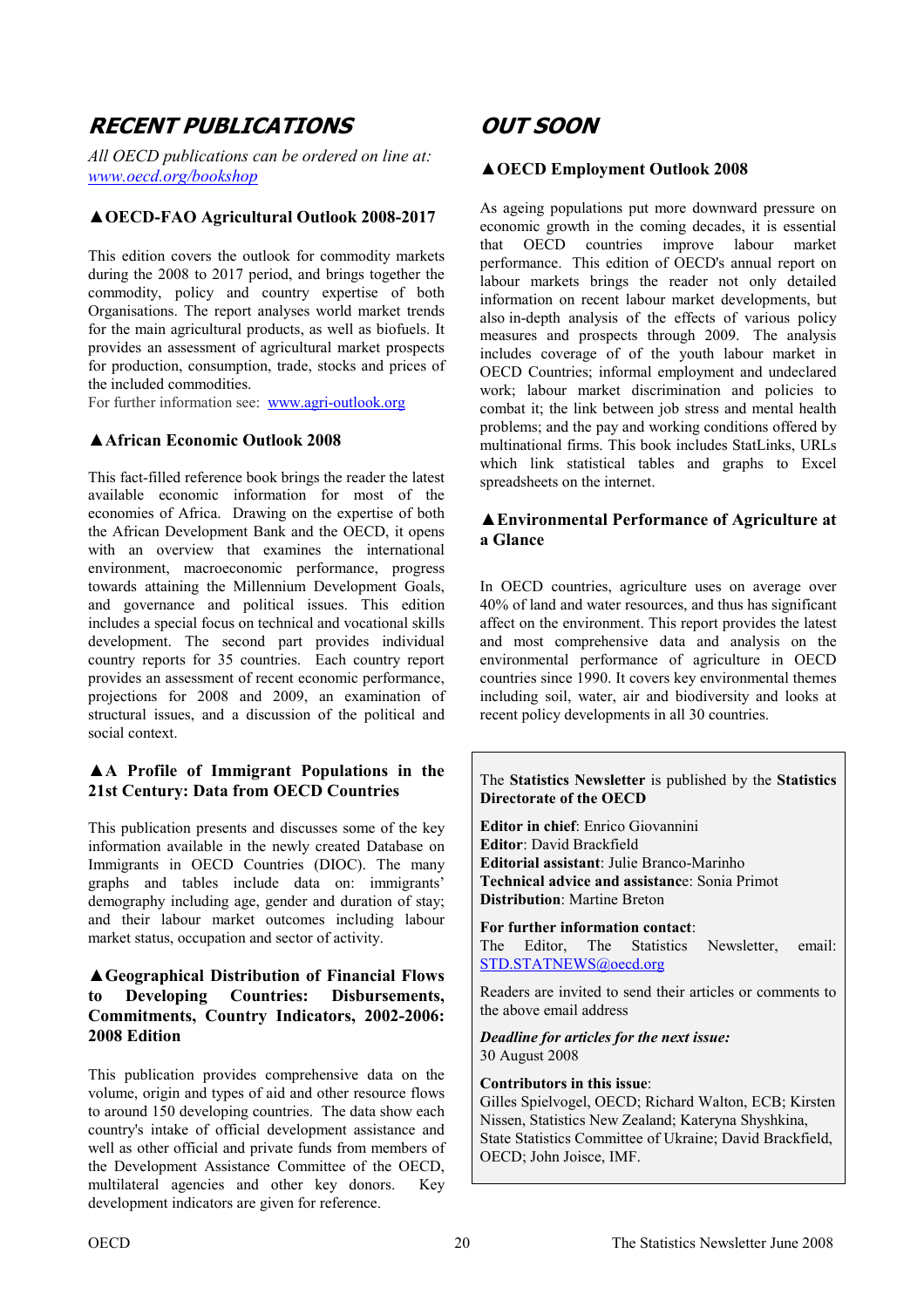# **Forthcoming OECD Meetings**

*N.B. Unless otherwise indicated attendance at OECD meetings and Working Parties is by invitation only* 

| 2008                       |                                                                                                                                                                                                                  |
|----------------------------|------------------------------------------------------------------------------------------------------------------------------------------------------------------------------------------------------------------|
| 23-24 June                 | Working Party on Private Pensions, Insurance and Private Pensions Committee, Directorate for<br>Financial and Enterprise Affairs, Paris, France                                                                  |
| 23-24 June                 | Short-term Economic Statistics Working Party (STESWP), Directorate for Statistics, Paris                                                                                                                         |
| 24-25 June                 | Committee on Fiscal Affairs, Centre for Tax Policy and Administration, Paris, France                                                                                                                             |
| 25 June                    | Task Force on Insurance Statistics, Directorate for Financial and Enterprise Affairs, Paris, France                                                                                                              |
| 22-24 September            | 8 <sup>th</sup> Annual Workshop of Greenhouse Gas Emission Trading, International Energy Agency, Paris,<br>See http://www.iea.org/Textbase/work/workshopdetail.asp?WS ID=381 for more<br>France.<br>information. |
| 22-24 September            | Working Party on Trade in Goods and Trade in Services Statistics (WPTGS), Directorate for<br>Statistics, Paris, France                                                                                           |
| 29 September-<br>1 October | CERI Schooling for Tomorrow Conference: A Decade of Schooling for Tomorrow, Centre for<br>Educational Research and Innovation Governing Board (CERI), Paris, France                                              |
| 6-7 October                | Committee on Energy Research and Technology (CERT), International Energy Agency, Paris                                                                                                                           |
| 6-7 October                | 18 <sup>th</sup> Meeting of the Working Group on Chemical Accidents, Working Group on Chemical<br>Accidents, Environment Directorate, Bordeaux, France                                                           |
| 6-8 October                | Working Group on International Investment Statistics (WGIIS), Directorate for Financial and<br>Enterprise Affairs (DAF), Paris, France                                                                           |
| 24-27 November             | 21 <sup>st</sup> meeting of the Wiesbaden City Group on Business Registers, Directorate for Statistics, Paris,<br>France                                                                                         |

# **Other Statistics Meetings**

| 2008          |                                                                                                                                                                         |
|---------------|-------------------------------------------------------------------------------------------------------------------------------------------------------------------------|
| $15-17$ July  | United Nations Expert Group Meeting on Industrial Statistics, New York, United States.                                                                                  |
| $21-24$ July  | Workshop on the Organization of National Statistical Systems and User-Producer Relations<br>Colombo, Sri Lanka.                                                         |
| 19-22 August  | United Nations Workshop on Manufacturing Statistics, Santiago, Chile                                                                                                    |
| 10-13 October | 2008 Annual Meetings of the International Monetary Fund and the World Bank,<br>Washington, D.C., United States.                                                         |
| 14-16 October | IAOS Conference on Reshaping Official Statistics, Shanghai, China. For more information, see:<br>http://isi.cbs.nl/iaos/                                                |
| 19-22 October | Third Global Congress of Women in Politics and Governance, theme "Gender and Climate"<br>Change", Manilla, Philippines. For more information, see http://www.capwip.org |